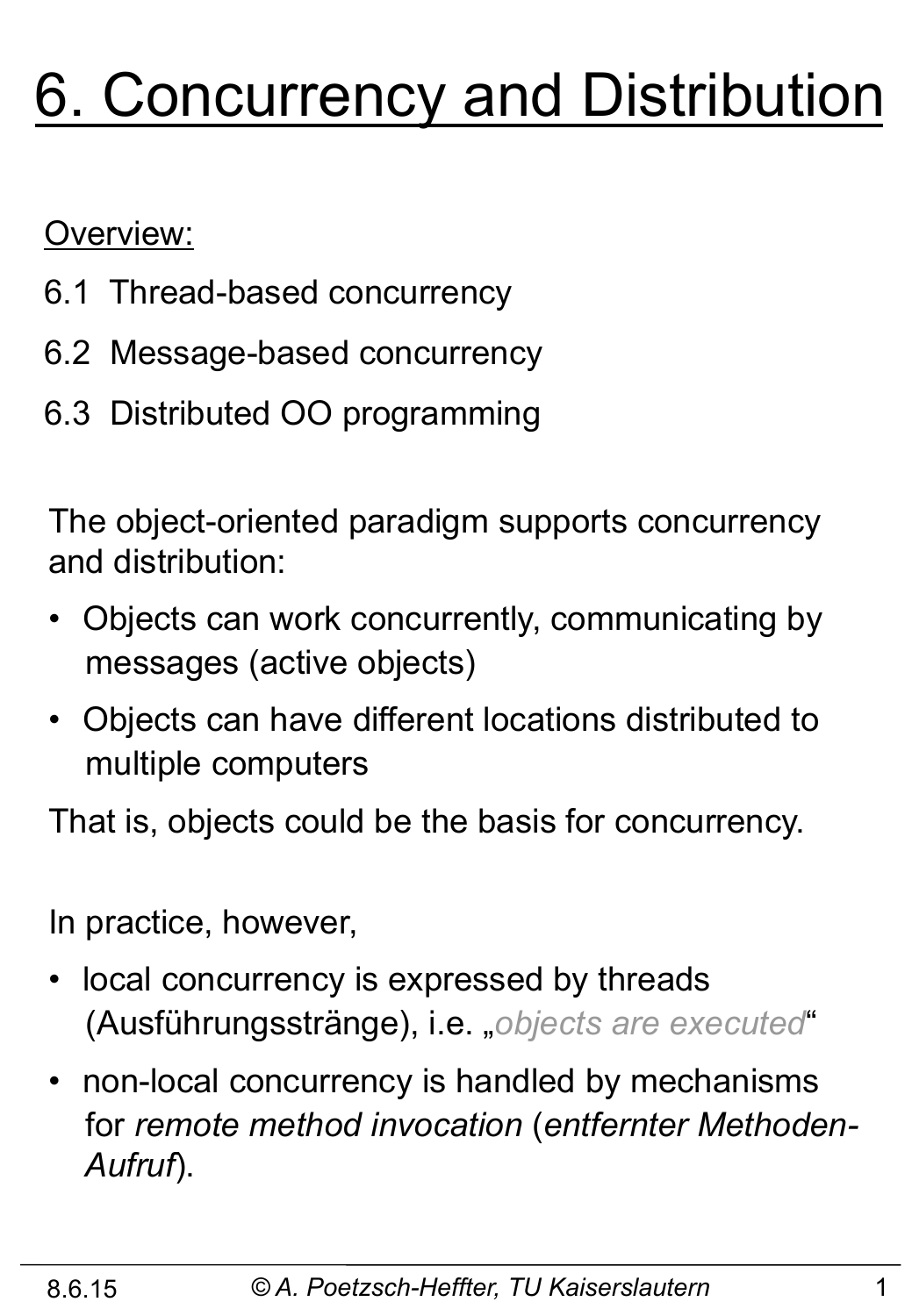## **6.1 Thread-based Concurrency**

Most modern OO languages use threads to express concurrent behavior. We discuss here the threadmodel of Java.

## Explanation: (Thread)

A *thread* is an abstract entity that

- is created at program start or by special statements,
- can terminate, wait, block, ...
- executes statements of a program ( $\rightarrow$ *action*),
- leads to a sequence of actions modifying *the* state,
- can communicate with other threads
- have a local state and can access global state,
- can run interleaved or in parallel with other threads.

#### Remark:

Thread-models essentially differ in how they realize the above six aspects in the programming language and its implementation model.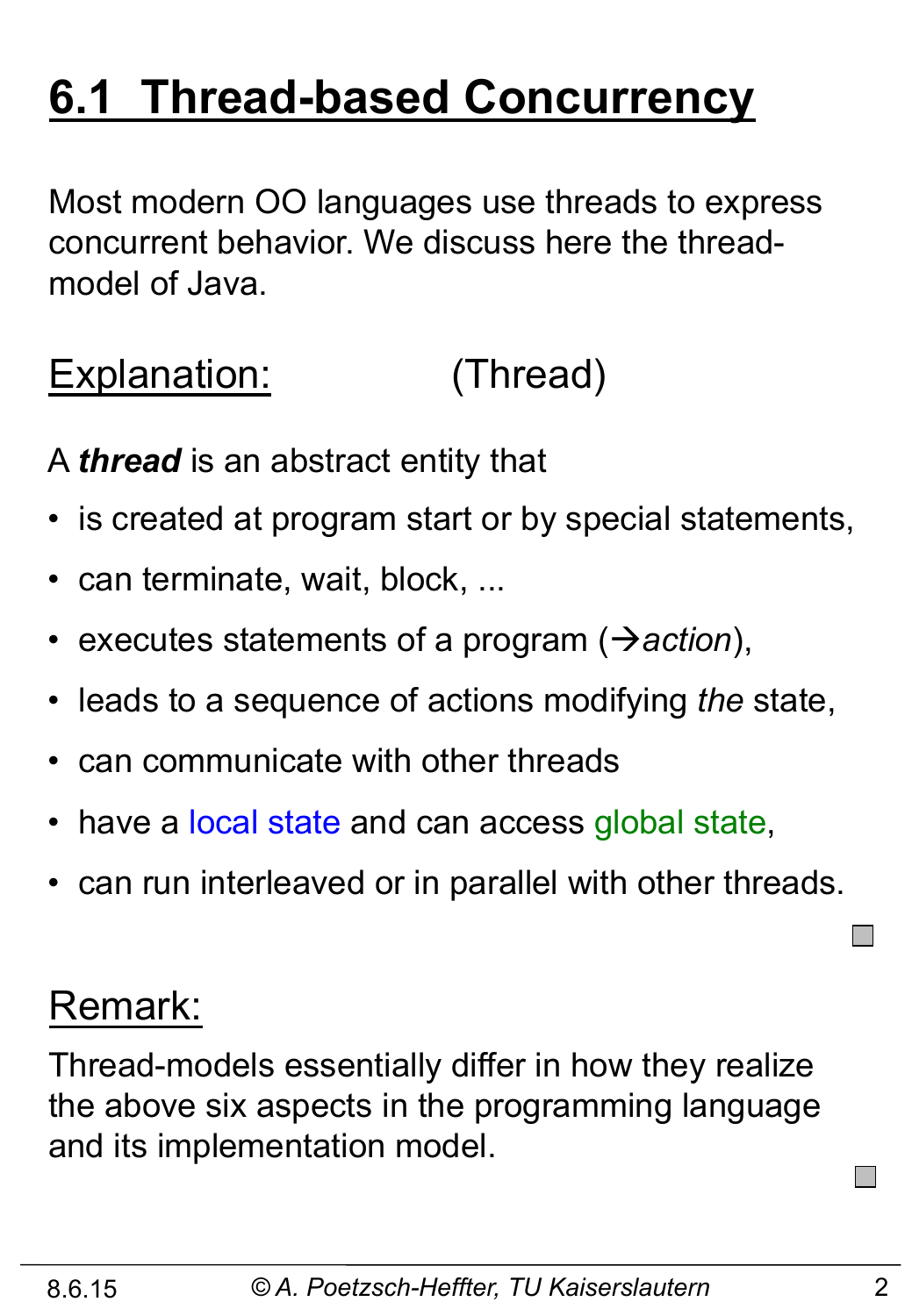## Java-Threads:

- Threads are represented by objects of class Thread. This allows to create and control them like any other object.
- The special method "start" starts new threads and returns immediately.

```
interface Runnable { 
   void run( ); 
}
```

```
class Thread implements Runnable 
{ 
   Thread( Runnable target ){ … } 
 ... 
   void run( ){ … } 
   native void start( ); 
   void interrupt( ){ … } 
 ... 
}
```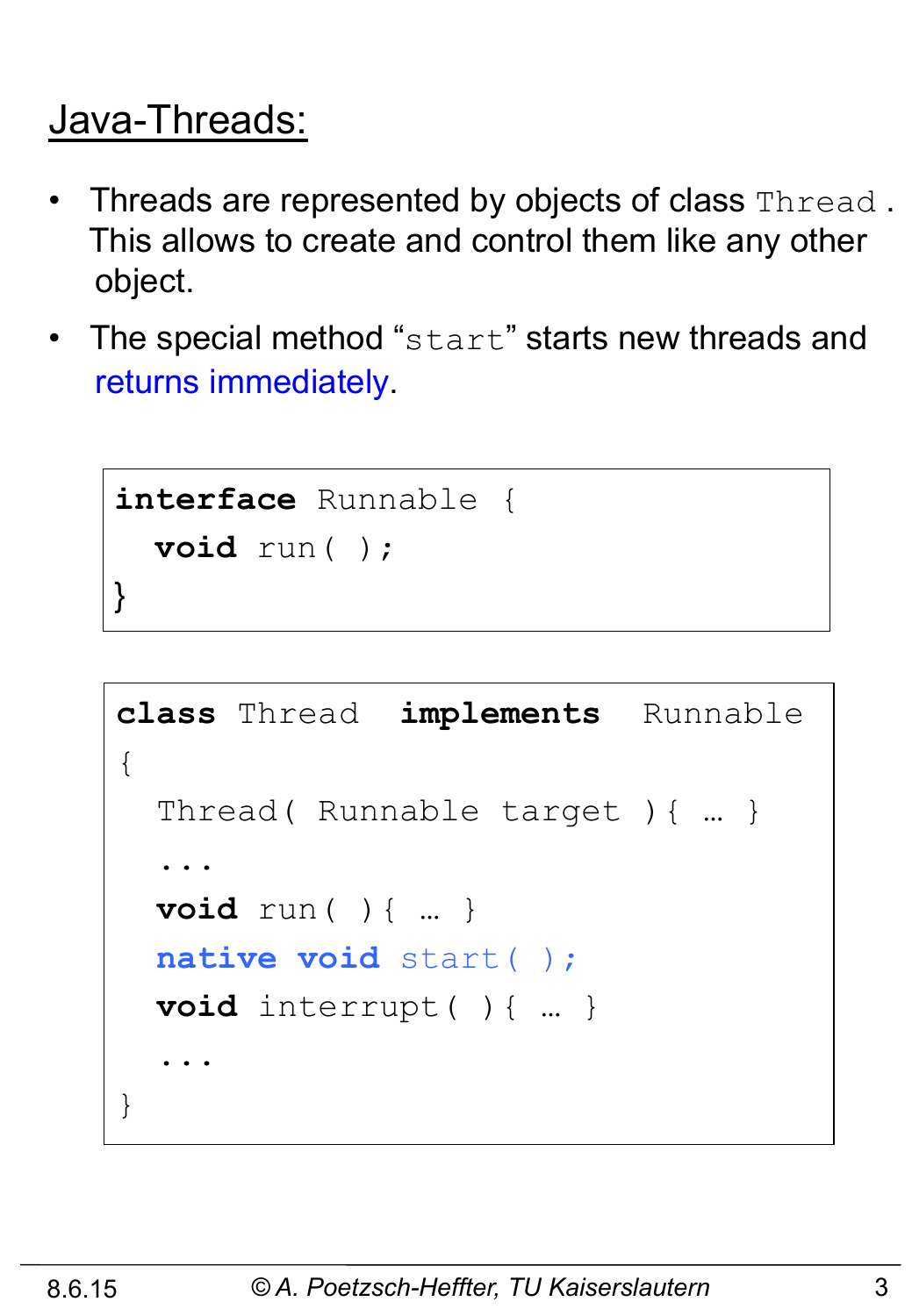

|  | new Thread(new Printer("One")).start();   |
|--|-------------------------------------------|
|  | new Thread(new Printer("Two")).start();   |
|  | new Thread(new Printer("Three")).start(); |



8.6.15 *© A. Poetzsch-Heffter, TU Kaiserslautern* 4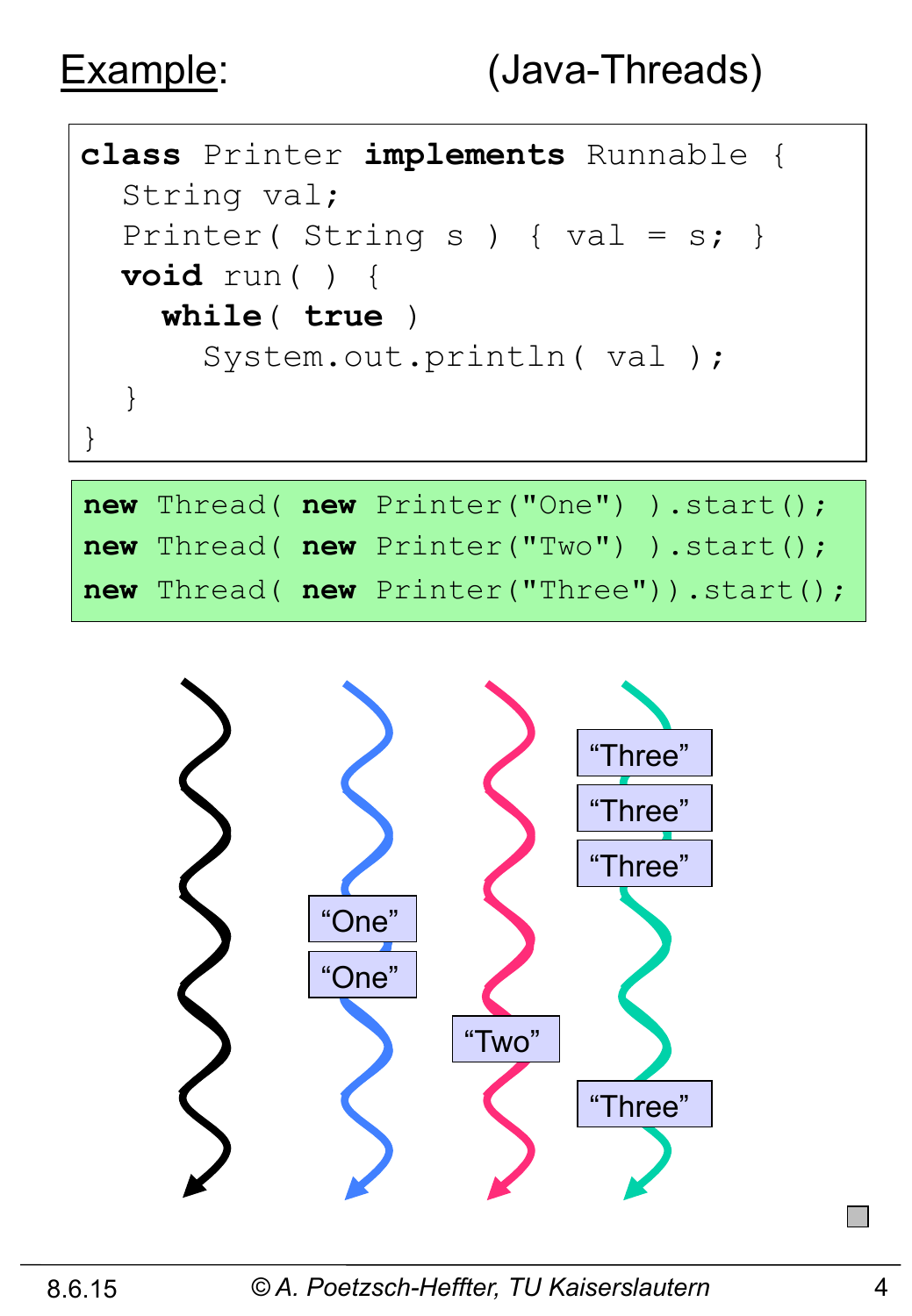## **Concurrency in Java**

The language semantics should describe the allowed behaviors of multi-threaded programs. Two aspects:

- *weak semantics*
	- to enable optimization
	- to support modern computer architecture
- *insufficient synchronization* by the user

Access to **common resources,** such as shared variables, can lead to unwanted behavior.

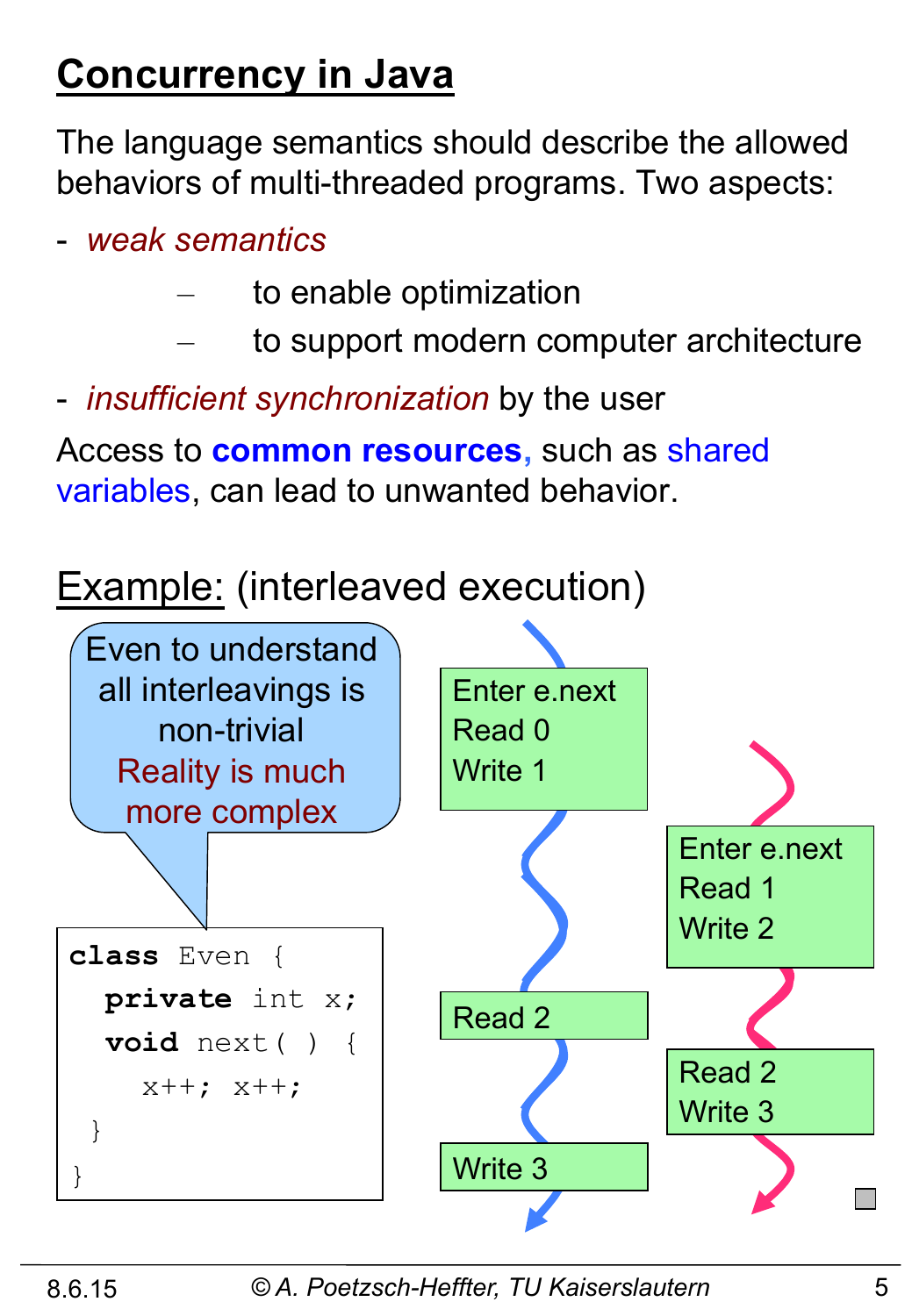## Explanation: (Shared variables, conflicting access)

Variables that can be accessed from different threads are called *shared* (heap memory/variables). They are denoted by *x*, *y*... in the following. Shared are in Java:

- instance variables
- static variables
- array elements

Local variables and parameters are not shared. They are denoted by *r1*, *r2*, ... in the following.

Two accesses to the same variable are said to be *conflicting* if at least one is a write.

Examples: (allowed behaviors) Let x, y be shared varibles, r1, r2 be local variables

#### A. Original code:

| Thread 1 executes: | Thread 2 executes: |
|--------------------|--------------------|
| 1. $r2 = x$        | 1. $r1 = y$ ;      |
| 2. $y = 1$ ;       | 2. $x = 2$ :       |

Initially:  $x == y == 0$ .

Can this result in r2==2 and r1==1 on termination?

**Contract**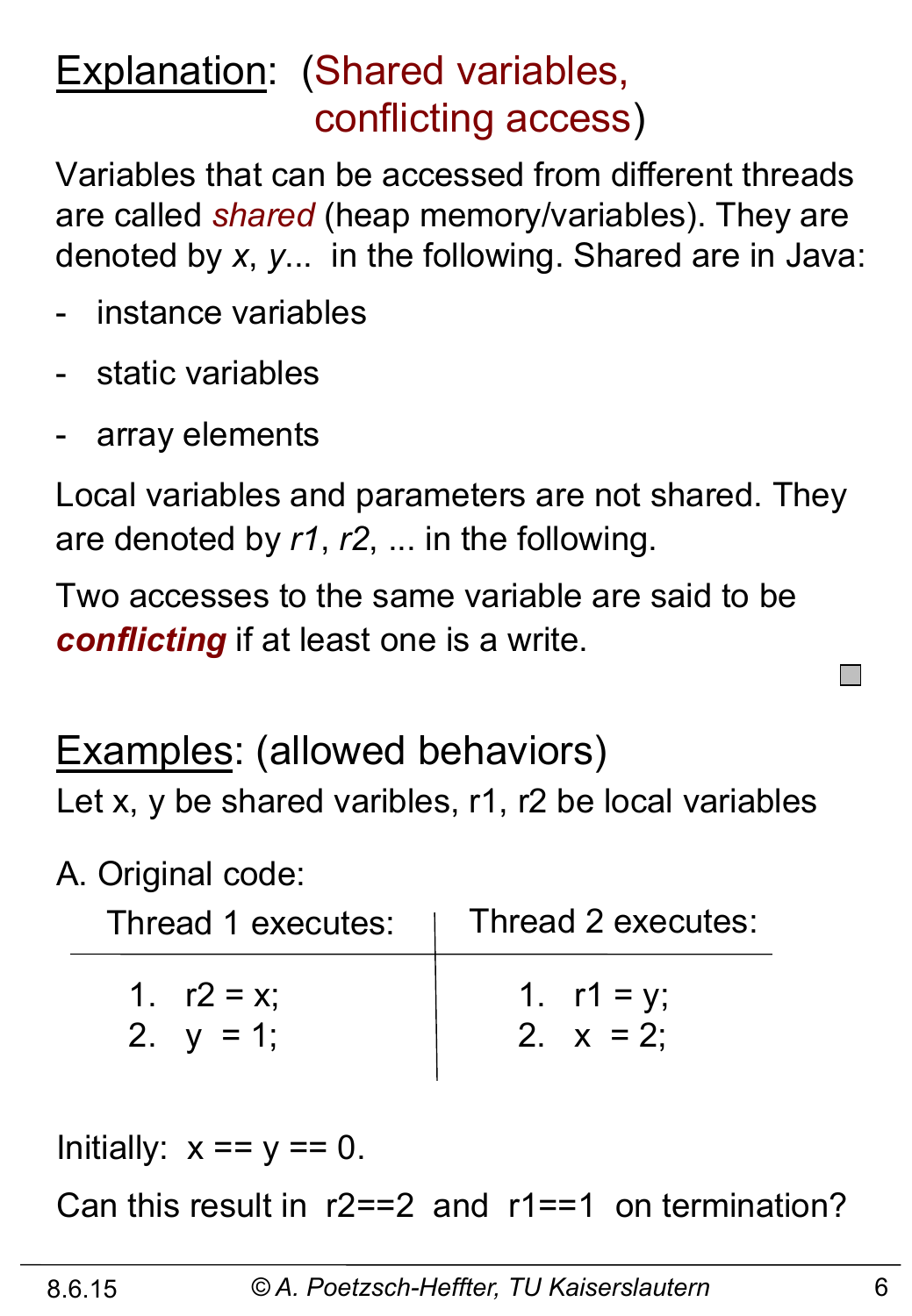**It can!** *Compiler/machine* may transform/execute the statements as follows:

| Thread 1 executes: | Thread 2 executes: |
|--------------------|--------------------|
| 1. $y = 1$ ;       | 1. $r1 = y$ ;      |
| 2. $r2 = x$ ;      | 2. $x = 2$ :       |

Initially:  $x == y == 0$ . Can result in  $r2 == 2$  and  $r1 == 1$ .

#### B. Original code:

| Thread 1 executes:                                                                      | Thread 2 executes:               |
|-----------------------------------------------------------------------------------------|----------------------------------|
| 1. $r1 = x$ ;<br>2. $r2 = r1.a;$<br>3. $r3 = y$ ;<br>4. $r4 = r3.a;$<br>5. $r5 = r1.a;$ | 1. $r6 = x$ ;<br>2. $r6.a = 3$ ; |

Initially:  $x == y$ ,  $x.a == 0$ .

Can this result in  $r2 == r5 == 0$  and  $r4 == 3$  on termination?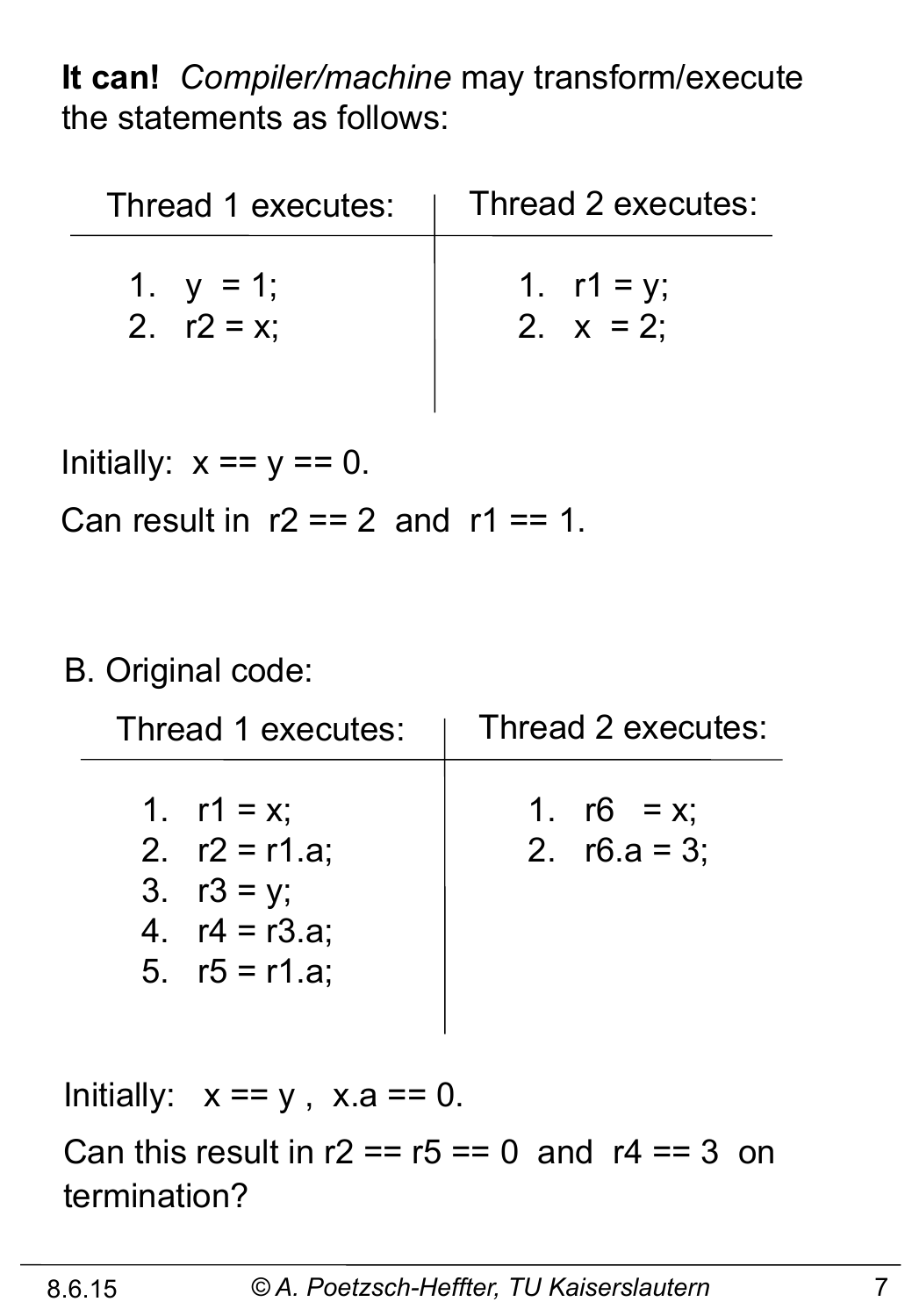**It can!** The following executions are allowed:

| Thread 1 executes:                                                                      | Thread 2 executes:               |
|-----------------------------------------------------------------------------------------|----------------------------------|
| 1. $r1 = x$ ;<br>2. $r2 = r1.a$ ;<br>3. $r3 = y$ ;<br>4. $r4 = r3.a;$<br>5. $r5 = r2$ ; | 1. $r6 = x$ ;<br>2. $r6.a = 3$ ; |

Initially:  $x == y$ ,  $x.a == 0$ .

Can result in  $r2 = r5 == 0$  and  $r4 == 3$  on termination.

#### Remarks:

- 1. Considering all possible interleavings is not enough! The semantics of multithreading/the memory model allows more executions. Reasons:
	- adressing complex computer architectures with buffering of memory operations
	- allowing thread-local compiler optimizations
- 2. Only data race free programs have a semantics comprehensible to programmers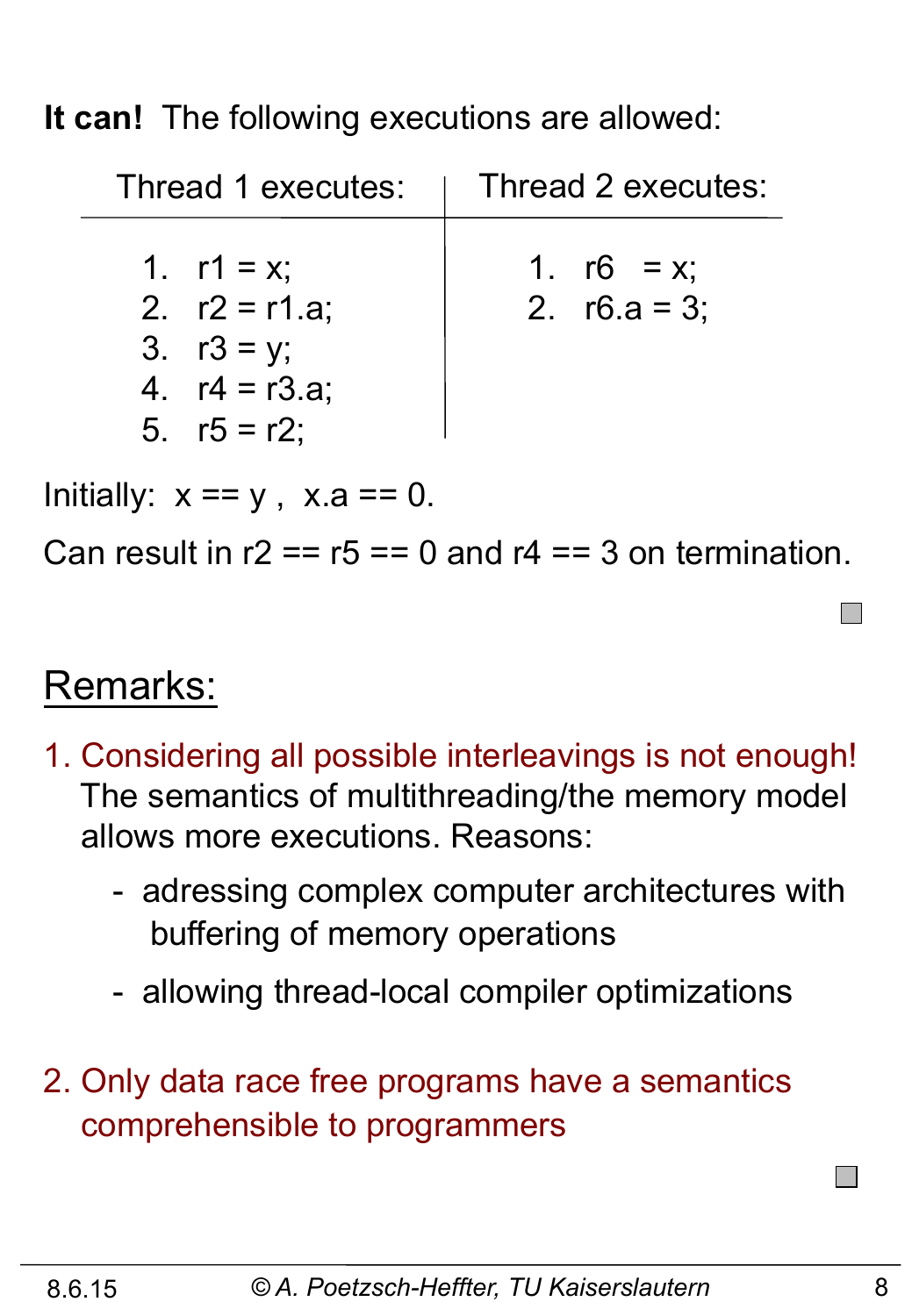## Conceptual memory model for multithreading:

A *main memory* is shared by all threads. It contains the master copy of every shared variable.

Every thread has a *working memory* in which it keeps its own working copy of variables. Threads operate on these working copies.

If not forced by explicit synchronization actions, the synchronization between

- main memory and
- working copies

is nondeterministic (details are complex).

## Central guarantee in Java:

Informally:

If a program has no data races, then all executions of the program will appear to be sequentially consistent.

(Java Langanguage Specification, Sect. 17.4.3)

#### Data race freedom is achieved by **synchronization.**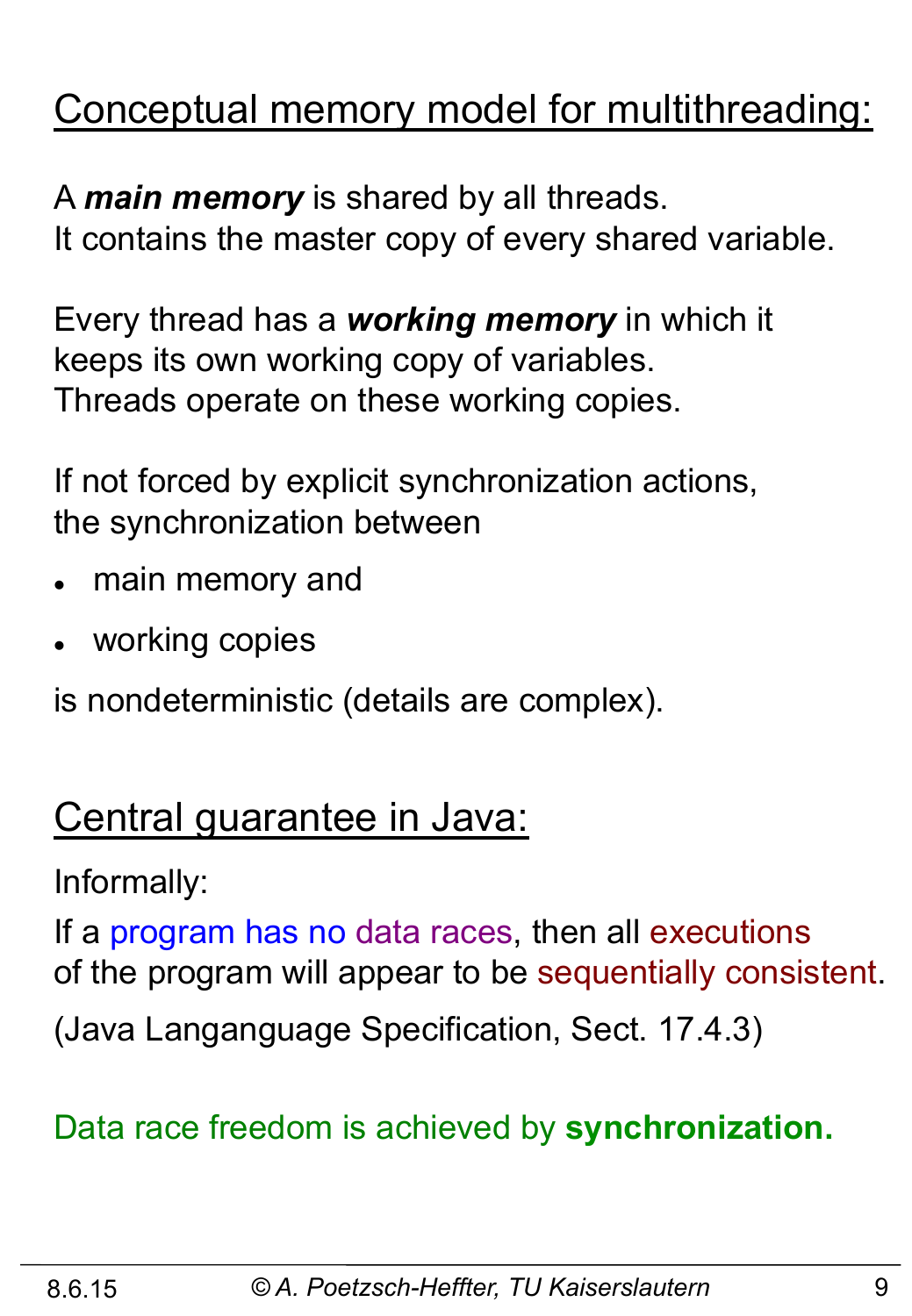## Locking in Java:

An object X is either unlocked (lock count 0) or locked by one thread T a number of times (lock count N). If T has locked X, we say T owns the lock of X.

- If X is not locked and T wants to lock X, X is locked with T as owner of the lock.
- If T owns the lock of X and wants to lock X (again), the lock count of X is incremented by 1.
- If T owns the lock of X and thread  $S$  ( $\neq$ T) wants to lock X, S is blocked until the lock is relinquished by T (i.e. until lock count is 0).

Java does not provide explicit lock/unlock operations. Locking is done by the synchronization statement:

```
synchronized ( Expression ) Block
```
The expression has to yield an object X.

The executing thread tries to lock X. At the end of the block an unlock operation is performed on X.

To simplify notation one can write for example:

```
 synchronized void mm() Block
```
instead of

```
 void mm(){ synchronized( this ) Block }
```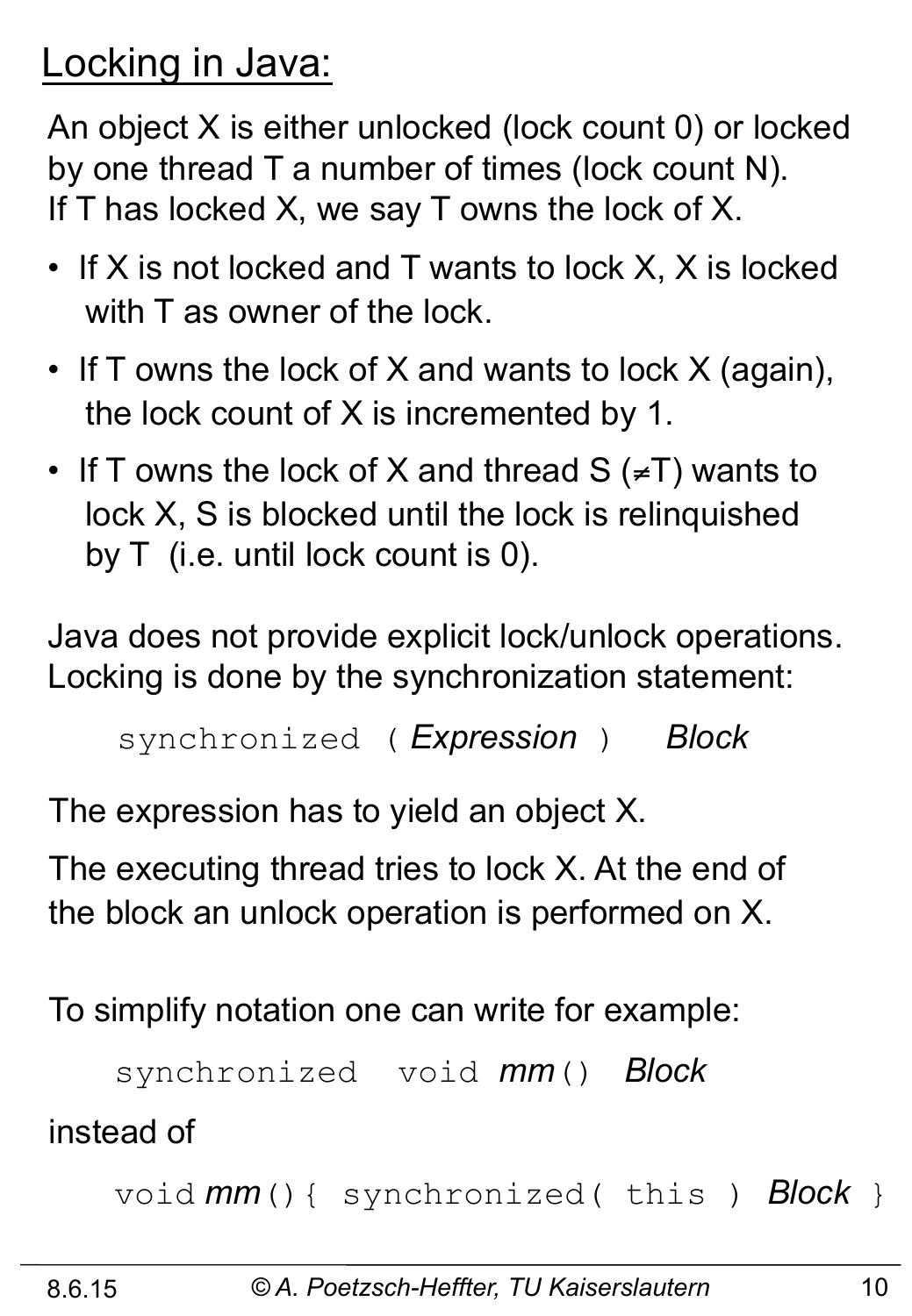## Synchronization in Java:

Informally, synchronization "synchronizes" the memory copies. It happens with

- every acess to a volatile (shared) variable
- every lock and unlock operation

## **Programmer's Semantics of Java Threads**

## Explanation: (*actions*)

Program executions are describes as ordered sets of *atomic* actions. An *inter-thread action* is (JLS 17.4.2):

- read of a non-volatile shared variable
- write to a non-volatile shared variable
- volatile read
- volatile write
- lock action
- unlock action

*synchronization action* 

Furthermore, there are initialization actions, external actions, thread divergence actions.

Form: < *thread, kind, variable/monitor, action id* >

Actions are implicitly related to program statements.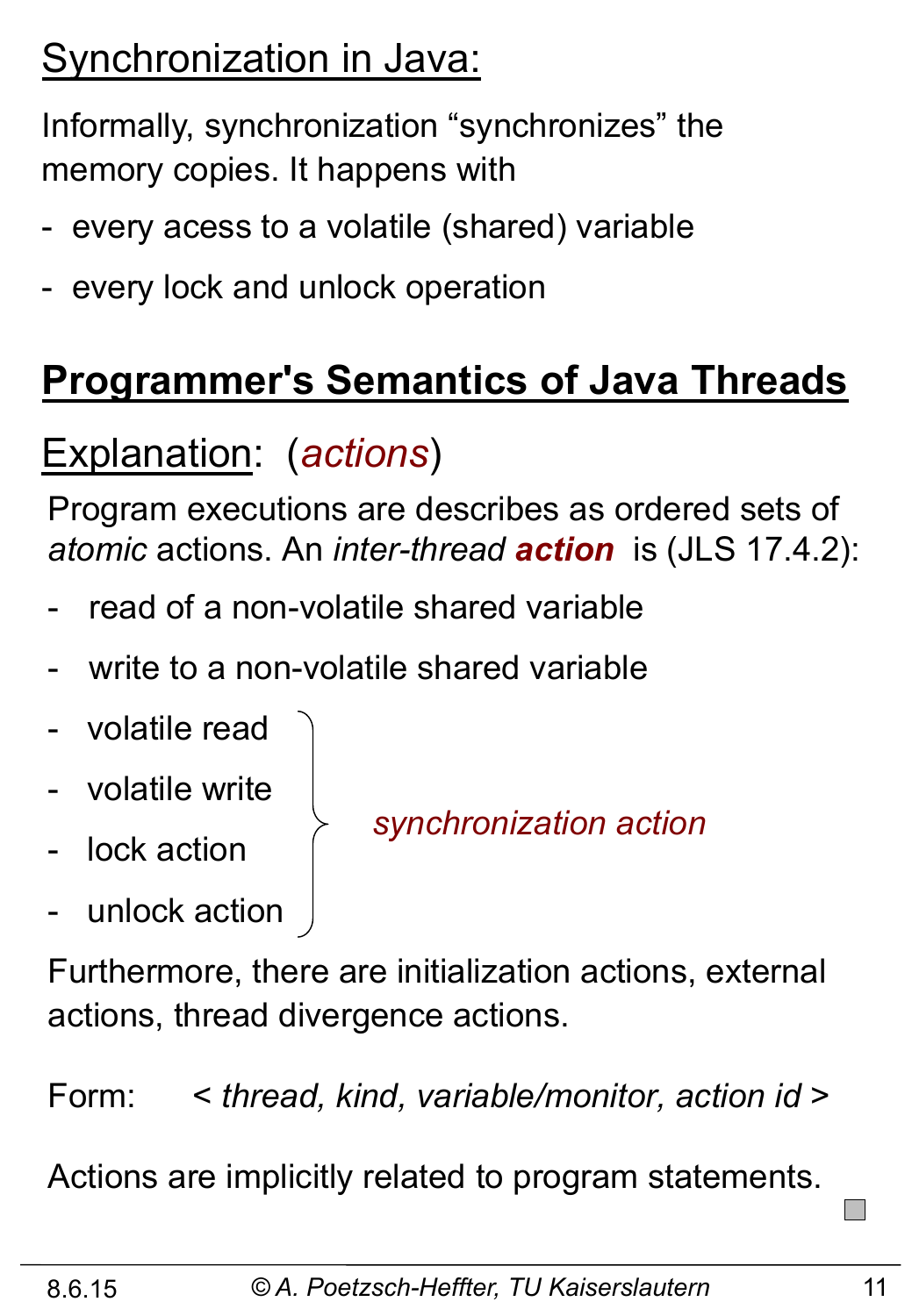## Explanation: (*sc-execution*)

A *sequentially consistent execution* of a program P is a totally ordered set of actions such that

- . the order is consistent with the program order in P
- every read "sees" the last write
- sequential semantics within threads is respected
- locking semantics is respected

## Explanation: (*Happens-before relation*)

Given an sc-execution *E* of a program *P*. The happens-before relation *hb* of *E* is the (unique) subset of the ordering on the actions such that:

if x and y are actions of the same thread and *x* comes before *y* in program order, then *hb(x,y)* 

- if *x* is an unlock action on monitor *m* and *y* is a subsequent lock action on *m*, then *hb(x,y)*
- if *x* is a volatile write to *v* and *y* is a subsequent read of *v*, then *hb(x,y)*
- if *x* is a volatile read to *v* and *y* is a subsequent write of *v*, then *hb(x,y)*
- hb is transitive
- (initialization, thread start, ...)

 $\Box$ 

 $\mathcal{L}^{\mathcal{L}}$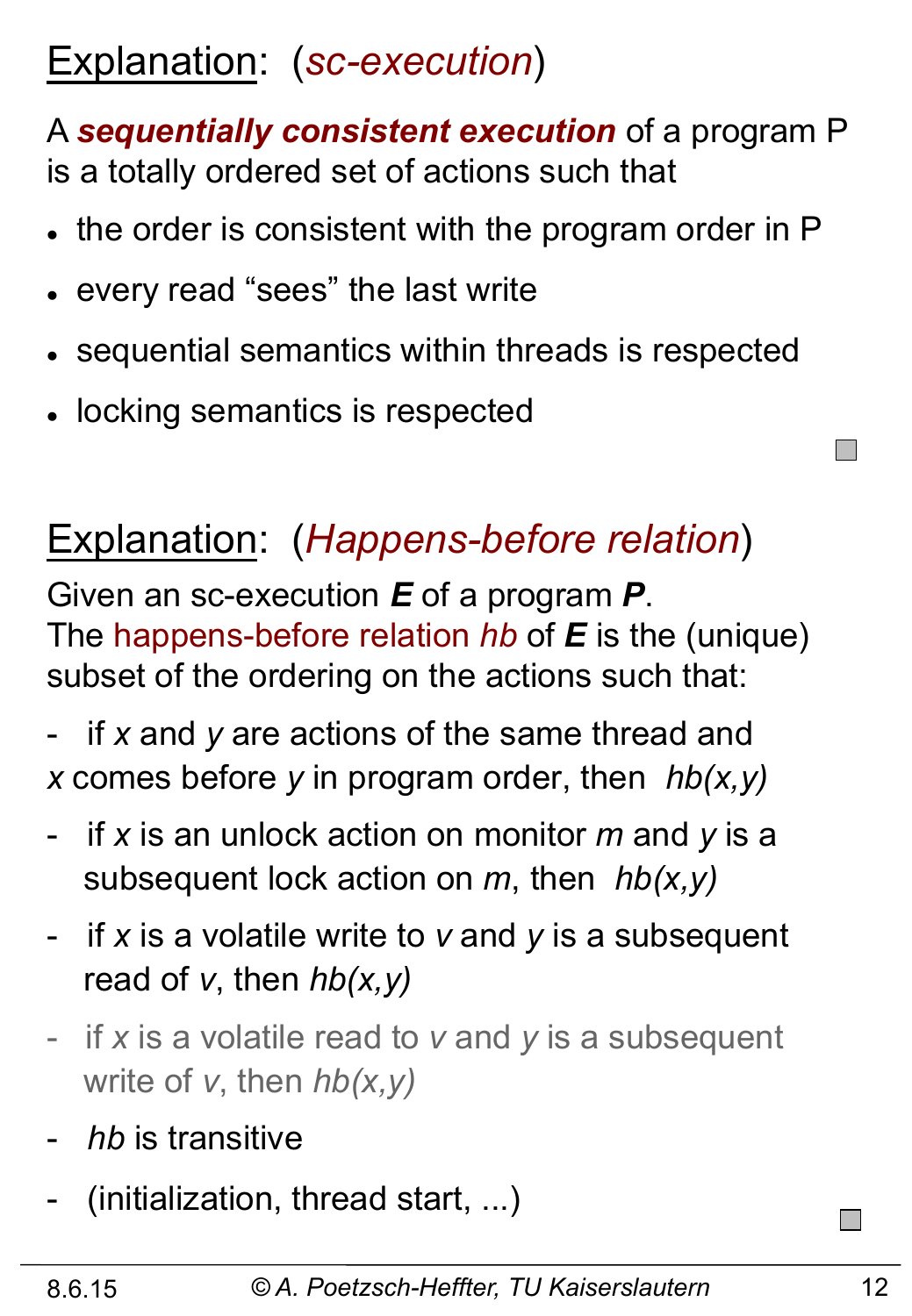Example: (Happens-before relation)



In this execution, all conflicting accesses to x and y are ordered w.r.t. the happens-before relation.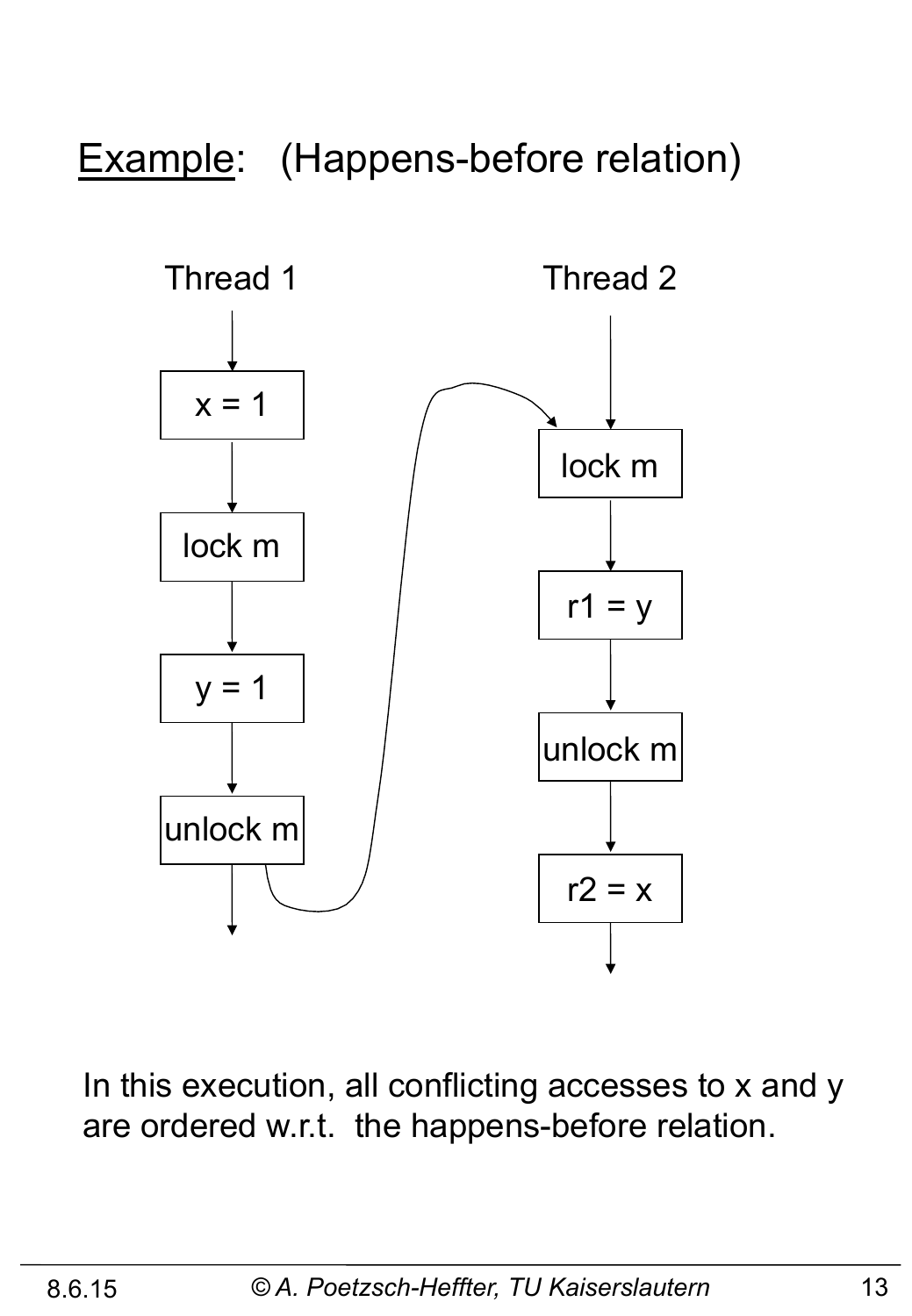## Example: (Happens-before relation (cont.))



In this exection, the conflicting accesses to *x* are not ordered w.r.t. the happens-before relation.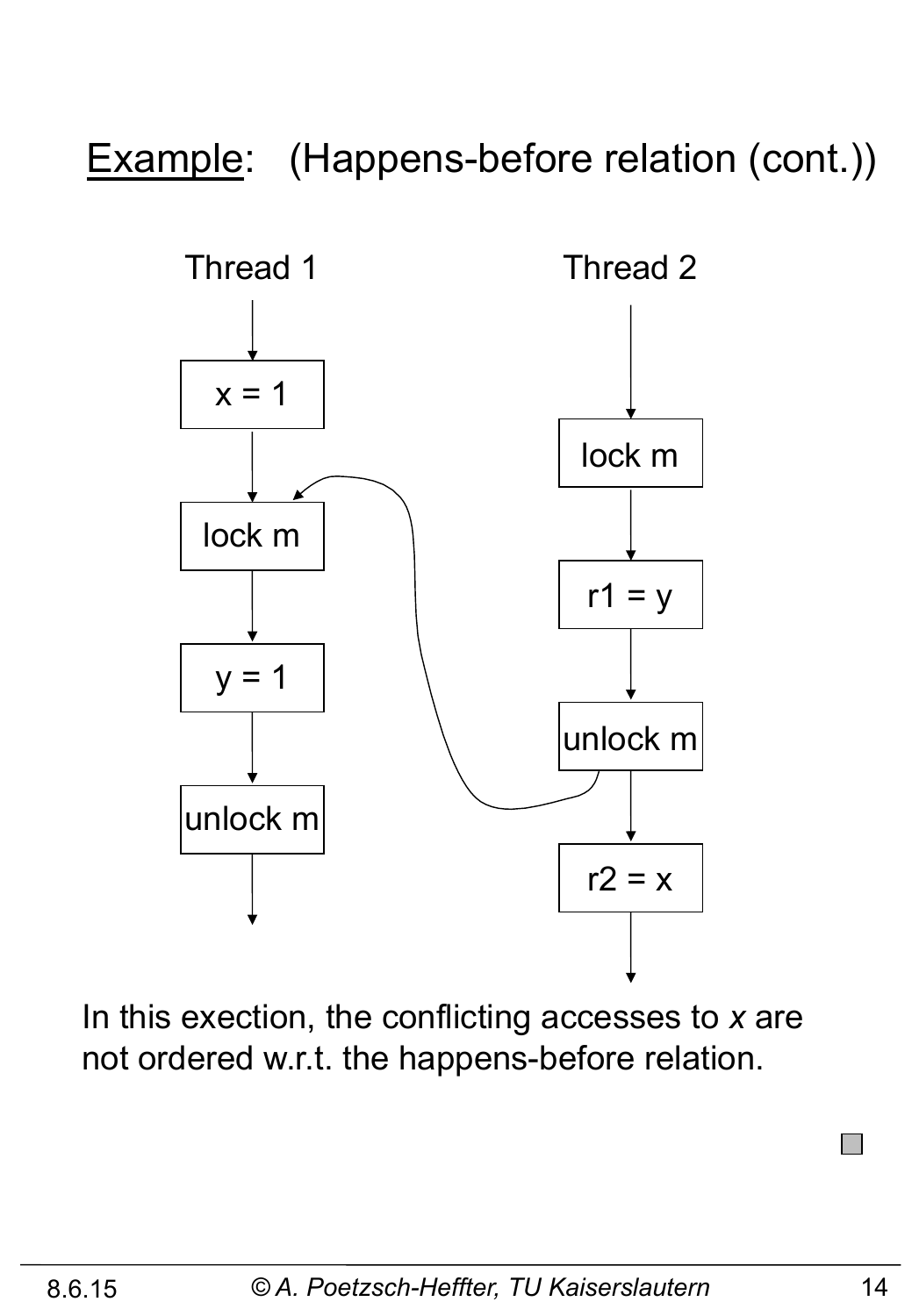## Explanation: (*Data race*)

A *program execution* contains a *data race* iff there are two conflicting accesses that are not ordered by the happens-before relation.

## Explanation: (*Correctly synchronized*)

A *program* is *correctly synchronized* iff all sequentially consistent executions are free of data races.

## Central guarantee in Java:

If a program is correctly synchronized, all executions of the program will appear to be sequentially consistent.

### Remarks:

- The behavior of incorrectly synchronized programs may be very different from the expectations (see above).
- The programmer is responsible to guarantee that programs are correctly synchronized.
- It is non trivial to check for correct synchronization.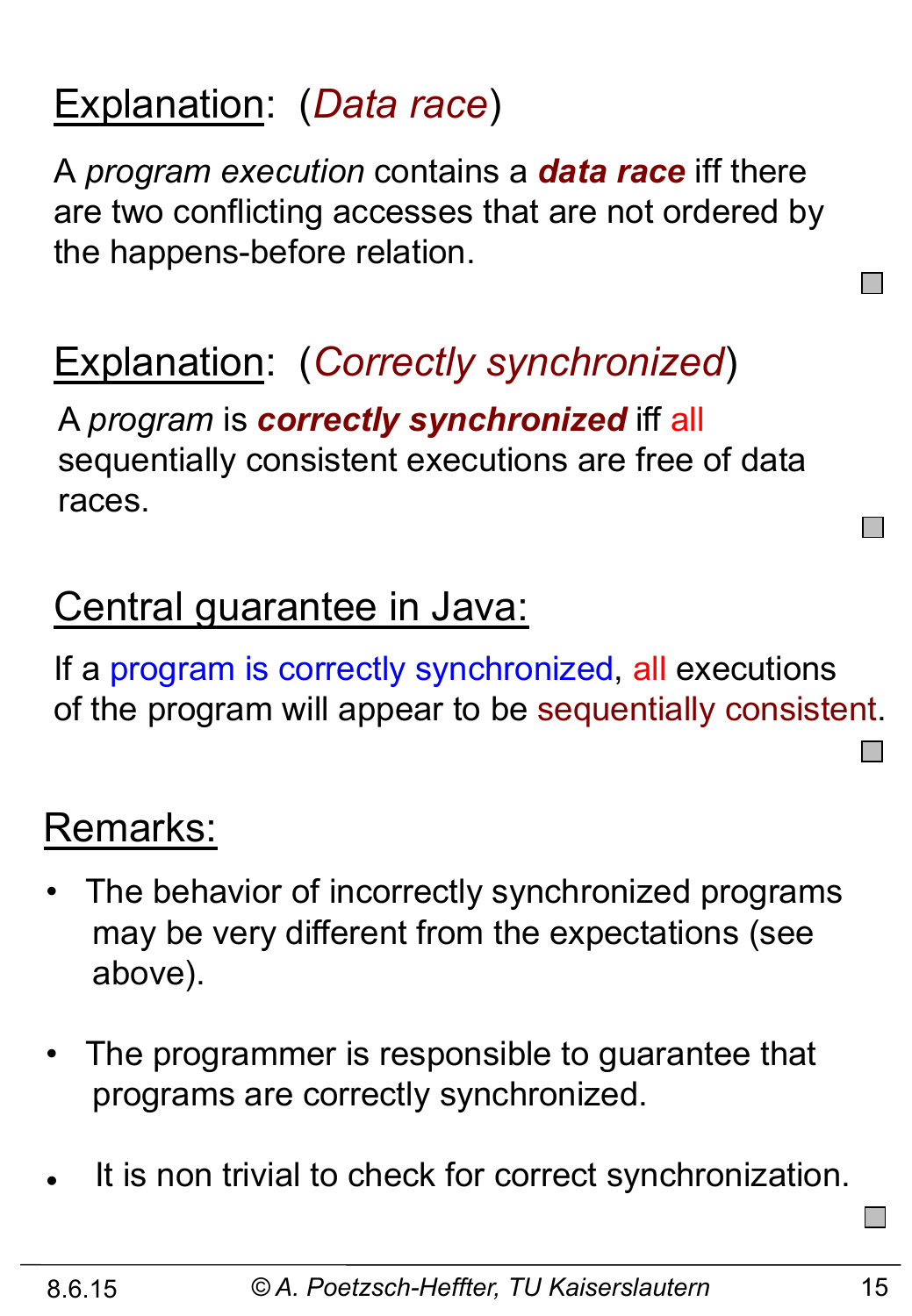## Volatile variables versus synchronized blocks:

```
class Test { 
  static int x = 0, y = 0;
  static void one(){x++; y++) static void two(){ 
    System.out.println(x +'' + y);
} }
```
Thread 1 executes method one. Thread 2 executes method  $two$ .

Can  $y$  be greater than  $x$  in an output?

```
class Test { 
  static int x = 0, y = 0;
  static synchronized void one(){x++; y++) static synchronized void two(){ 
     System.out.println( x +" "+ y ); 
} }
```

```
class Test { 
  static volatile int x = 0, y = 0;
  static void one(){x++; y++) static void two(){ 
    System.out.println(x +'' + y);
} }
```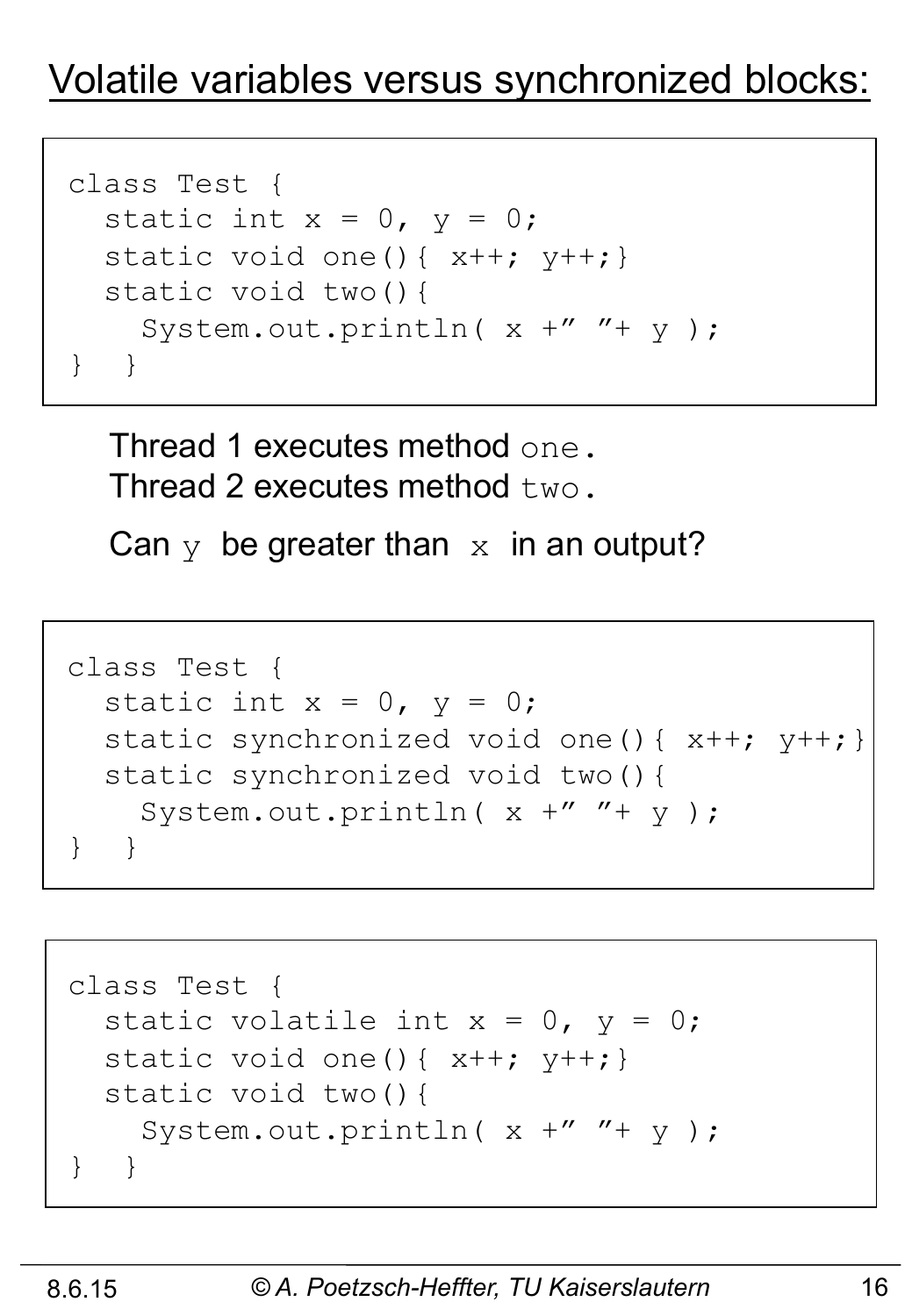## **Critical Sections**

Similar to concurrent procedural programming, data races are avoided by using mutual exclusion on critical sections:

```
class Even { 
   private int x; 
   synchronized void next( ) { 
     x++; x++; 
   } 
}
```
Unlike procedural programming, mutual exclusion is only w.r.t. threads locking the *same object*:

## Example: (Object related mutual exclusion)

The following class Even does not guarantee that  $x$  is always even outside  $next$ :

```
class Even { 
   private static int x = 0; 
   synchronized void next( ) { 
    x = x+1; x++; } 
}
```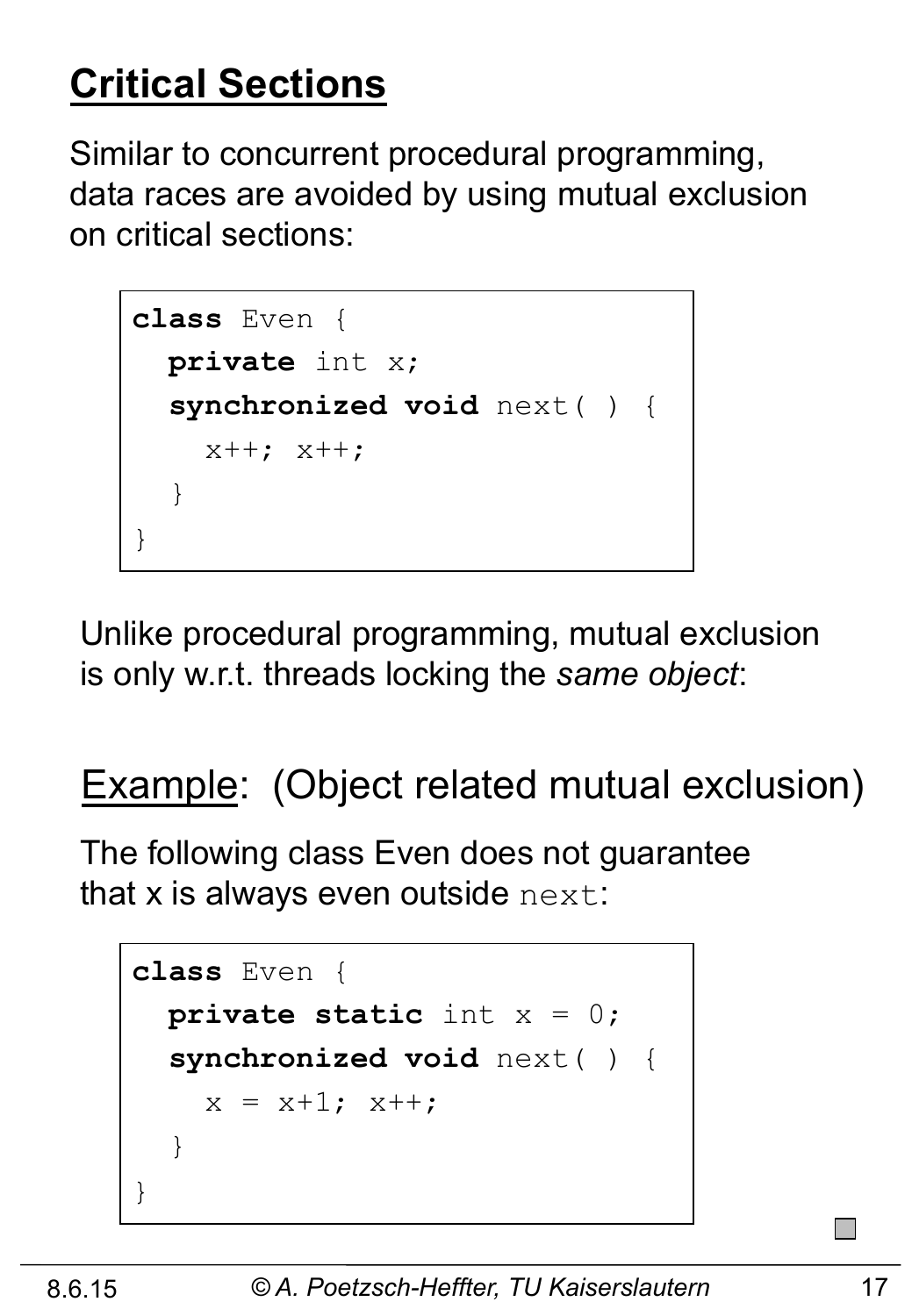## Designing synchronization:

Declaring methods as synchronized is in general not sufficient to achieve well-behavior of concurrent programs.

#### Problems:

- related variables that are modified by several methods
- cooperation of threads
- fairness/starvation
- deadlock prevention

#### Locking and encapsulation:

Usually, it does not suffice to lock only one object. Sometimes, a transactional behavior is needed.

## Example: (Insufficient synchronization)

Consider a bank with offices sharing the accounts:

```
class Bank { 
    protected Account[] accounts; 
   class Account { int bal = 0; }
   Bank() { accounts = new Account[3];
     acccounts[1] = new Account();
     acccounts[2] = new Account();
} }
```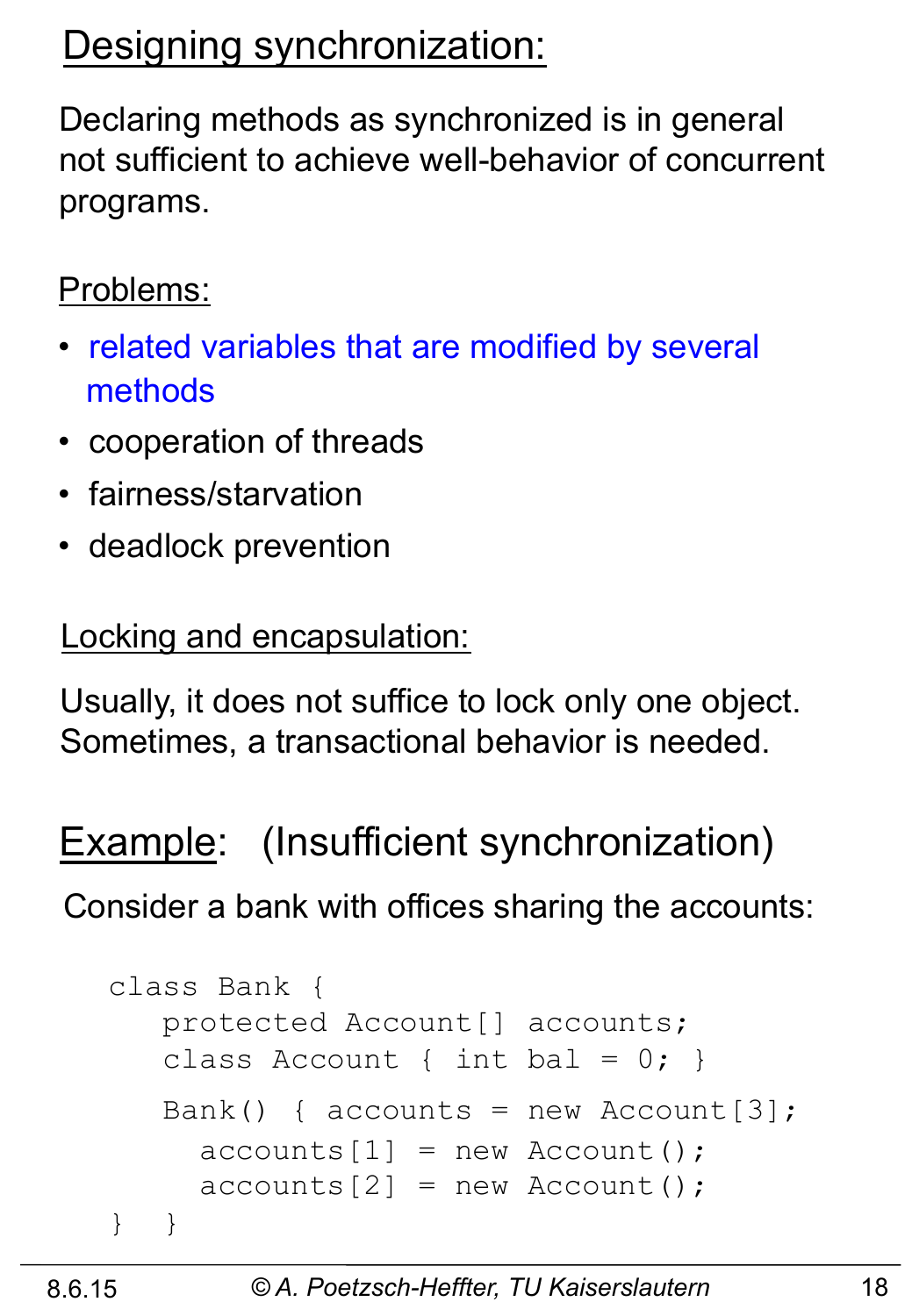```
class BankOffice extends Bank { 
 BankOffice( Bank centralOffice ) { 
    accounts = centralOffice.accounts; 
  } 
  synchronized void 
 deposite( int accno, int amount ) { 
    accounts[accno].bal += amount ; 
  } 
  synchronized boolean
  transfer( int from, int to, int amount ) { 
    if( accounts[from].bal >= amount ) { 
     int newBal = accounds[from] .bal - amount; // possible interrupt: Thread.yield(); 
     acccounts[from] = newBal;accounts[to] += amount; return true; 
    } 
    return false; 
  } 
  synchronized void printBalance12() { 
   System.out. 
      println("Account[1]: "+accounts[1].bal+ 
           "\t Account [2]: "+accounts [2].bal );
   } 
}
```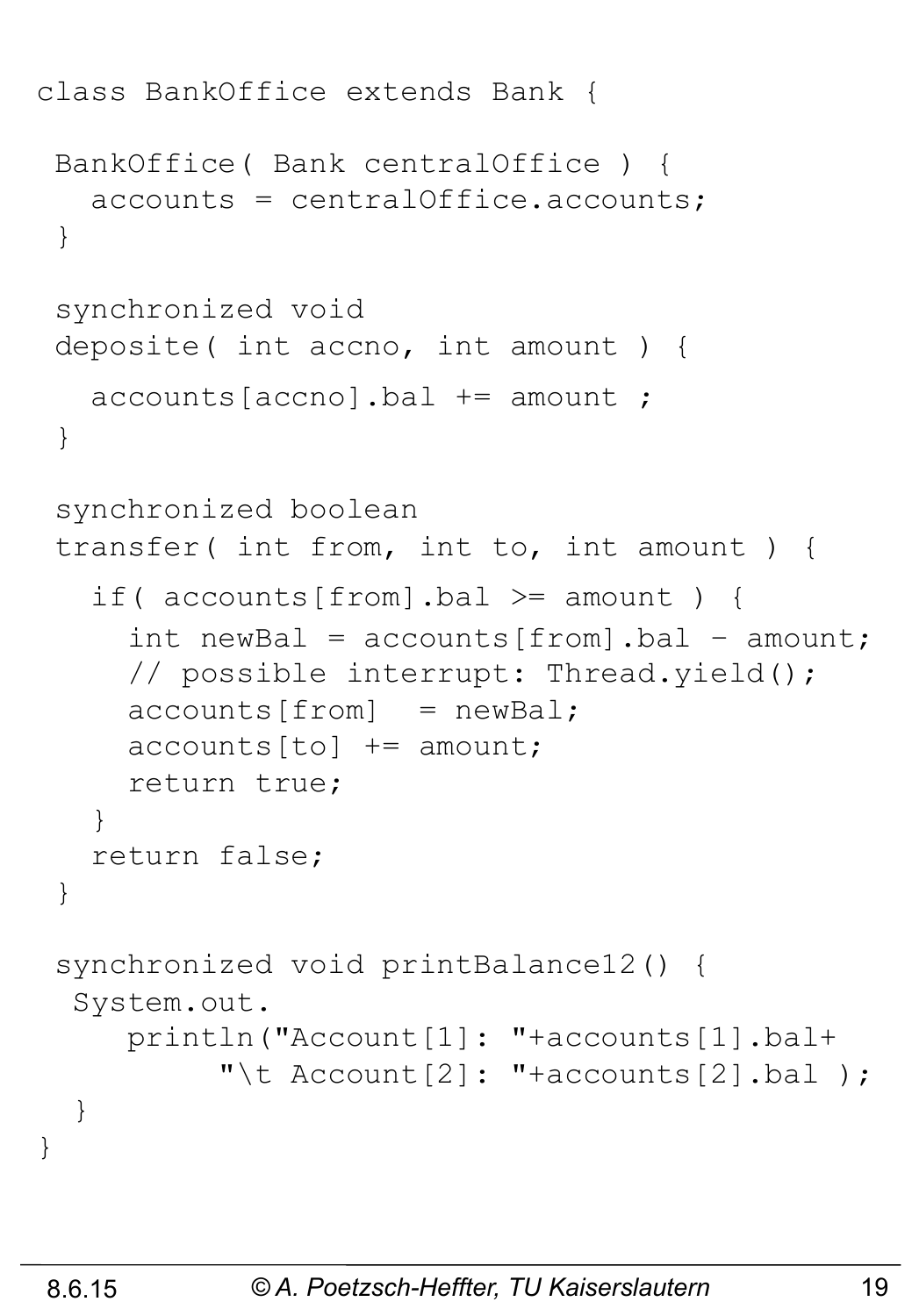```
public class BankTest { 
  static Bank b0 = new Bank();
  static BankOffice b1 = new BankOffice( b0);
  static BankOffice b2 = new BankOffice( b0); public static void main( String[] argv ){ 
     b1.deposite( 1, 100 ); 
     b1.printBalance12(); 
     b2.deposite( 2, 100 ); 
     b2.printBalance12(); 
    Thread t1 = new Thread() {
       public void run(){ 
         while( true ) { 
            b1.transfer( 1, 2, 20 ); 
            b1.printBalance12(); 
 } } 
     }; 
    Thread t2 = new Thread() {
       public void run(){ 
         while( true ) { 
            b2.transfer( 2, 1, 50 ); 
            b2.printBalance12(); 
            yield(); 
            b2.transfer( 1, 2, 30 ); 
            b2.printBalance12(); 
 } } 
     }; 
     t1.start(); 
     t2.start(); 
   } 
}
```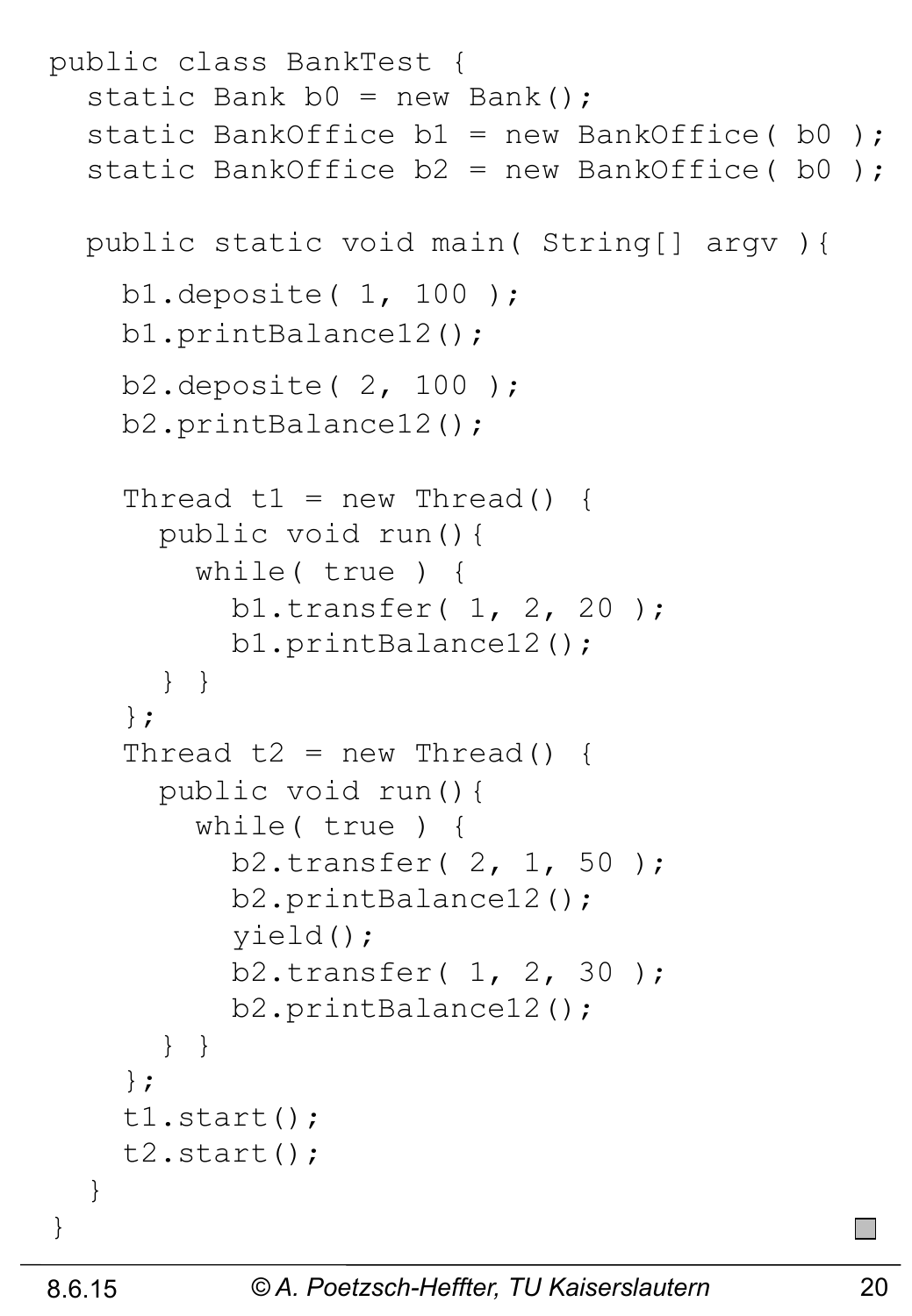The above example shows that synchronizing methods is not sufficient.

 A lock or several locks are needed that protect all needed resources.

## Example: (Multiple locks)

Instead of the solution above one can use a lock for each account:

```
boolean 
transfer( int from, int to, int amount ) { 
   synchronized( accounts[from] ) { 
     synchronized( accounts[to] ) { 
 ... 
   } } 
}
```
Notice, however, that multiple locks create deadlock problems! For example, the above method transfer easily lead to a deadlock, if transfers from a to b and b to a are interleaved.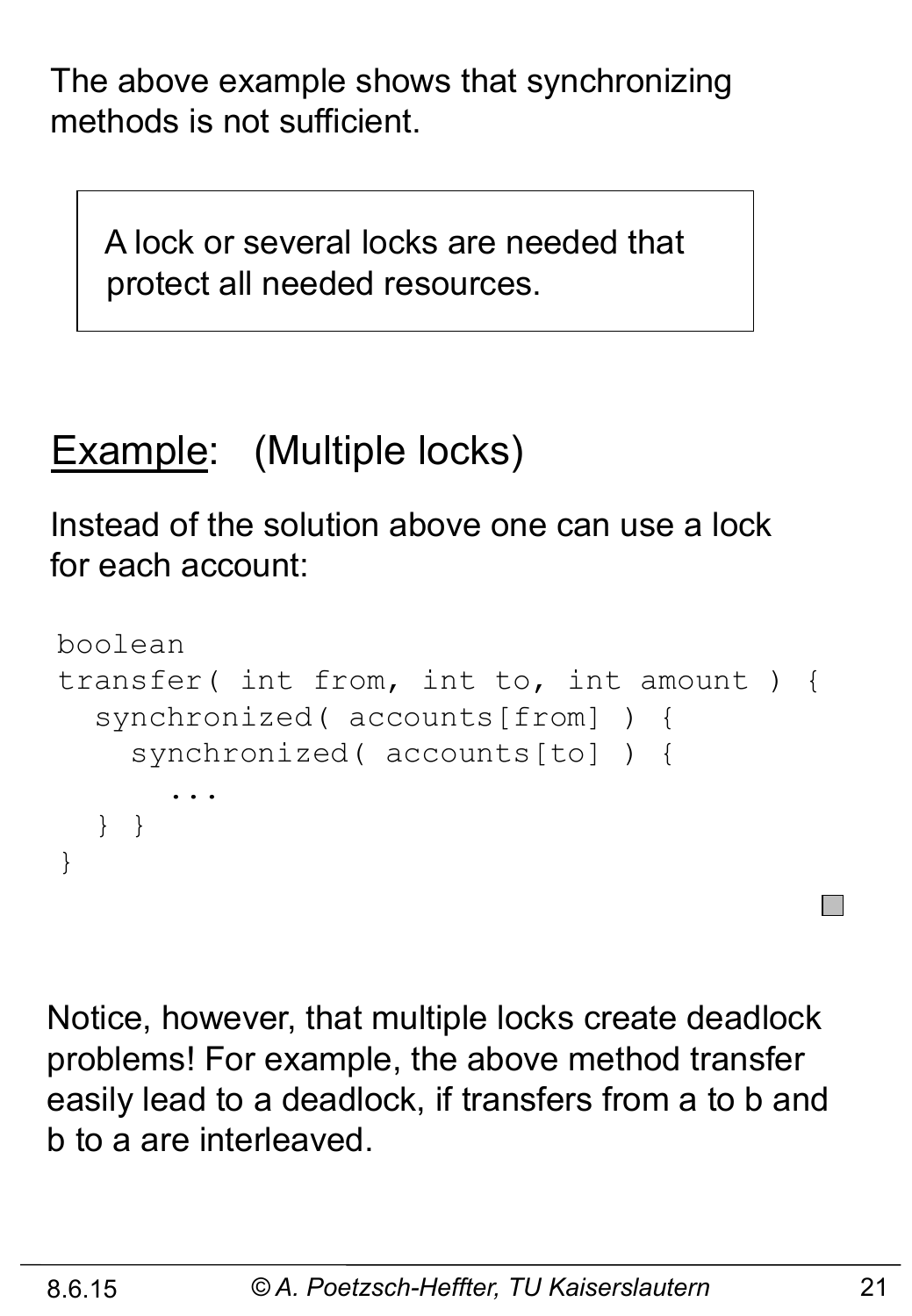Like in conventional concurrent programming locks should be obtained in a well-defined order.

## Example: (Order on Locks)

To avoid the deadlock problem with transfer, we order the locks on accounts according to their account number:

```
boolean 
transfer( int from, int to, int amount ) { 
   // requires from != to 
   Object one, two; 
   if( from < to ) { 
    one = accounts[from]; two = accounts[to];
   } else { 
    one = accounts[to]; two = accounts[from];
   } 
   synchronized( one ) { 
     synchronized( two ) { 
 ... 
   } } 
}
```
## Remark:

- Fairness is difficult to achieve in languages like Java.
- A special wait/notify-mechanism supports cooperation between objects.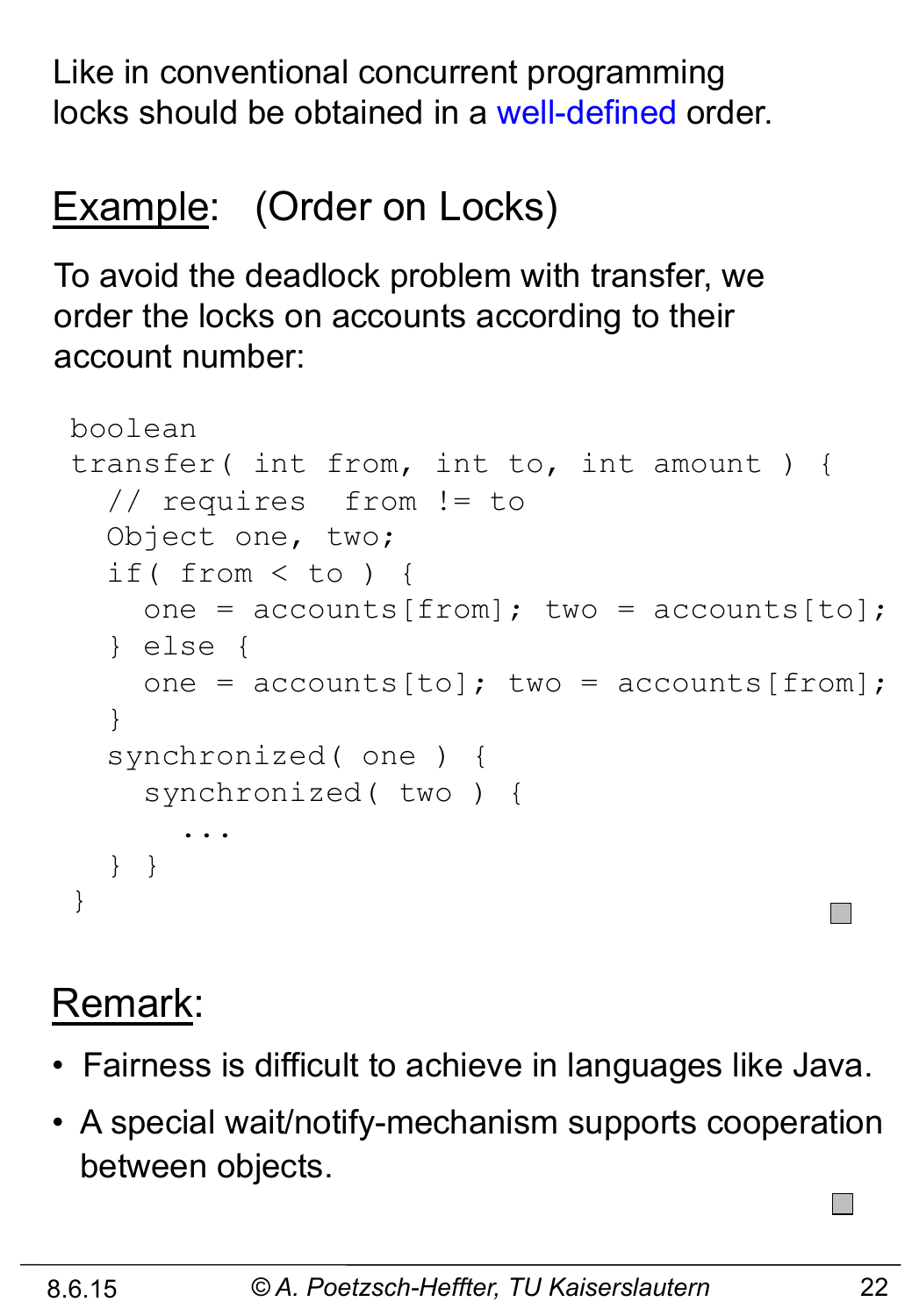## **6.2 Message-based Concurrency**

To avoid the disadvantages of thread-based concurrency, many alternative approaches are investigated in the literature.

## Explanation: Message-based concurrency)

We speak of *message-based concurrency* if

- the state space is partitioned into disjoint components
- the components only communicate via messages
- synchronization is defined in terms of sending and receiving messages

### Remark:

Message-based concurrency can be combined with multi-threading.

## Overview:

We consider:

- asynchronous message passing
- synchronous message passing and discuss implementations in Java.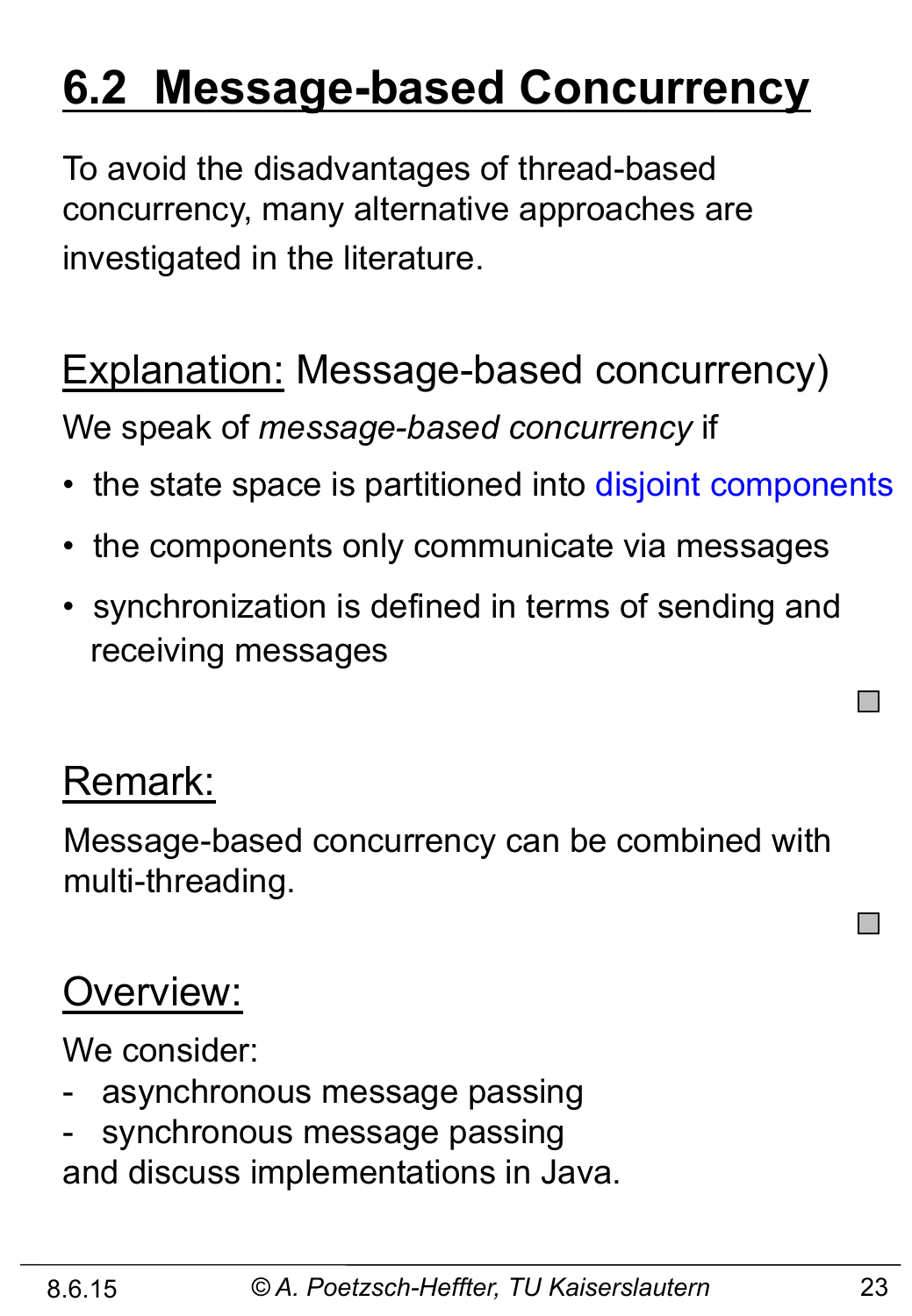## Example: (ThermoControl systems)

Four components:

- AirConditioner: interface to switch its mode of operation (OFF, HEATING, COOLING)
- ThermoSensor: sensor providing current temperature
- Thermostat: active component that
	- reads current temperature
	- compares it to desired temperature
	- switches mode of operation of AirConditioner if necessary
	- notifies ControlPanel if changes have occurred
- ControlPanel (active component): displays current status and allows to in- and decrement desired temp.

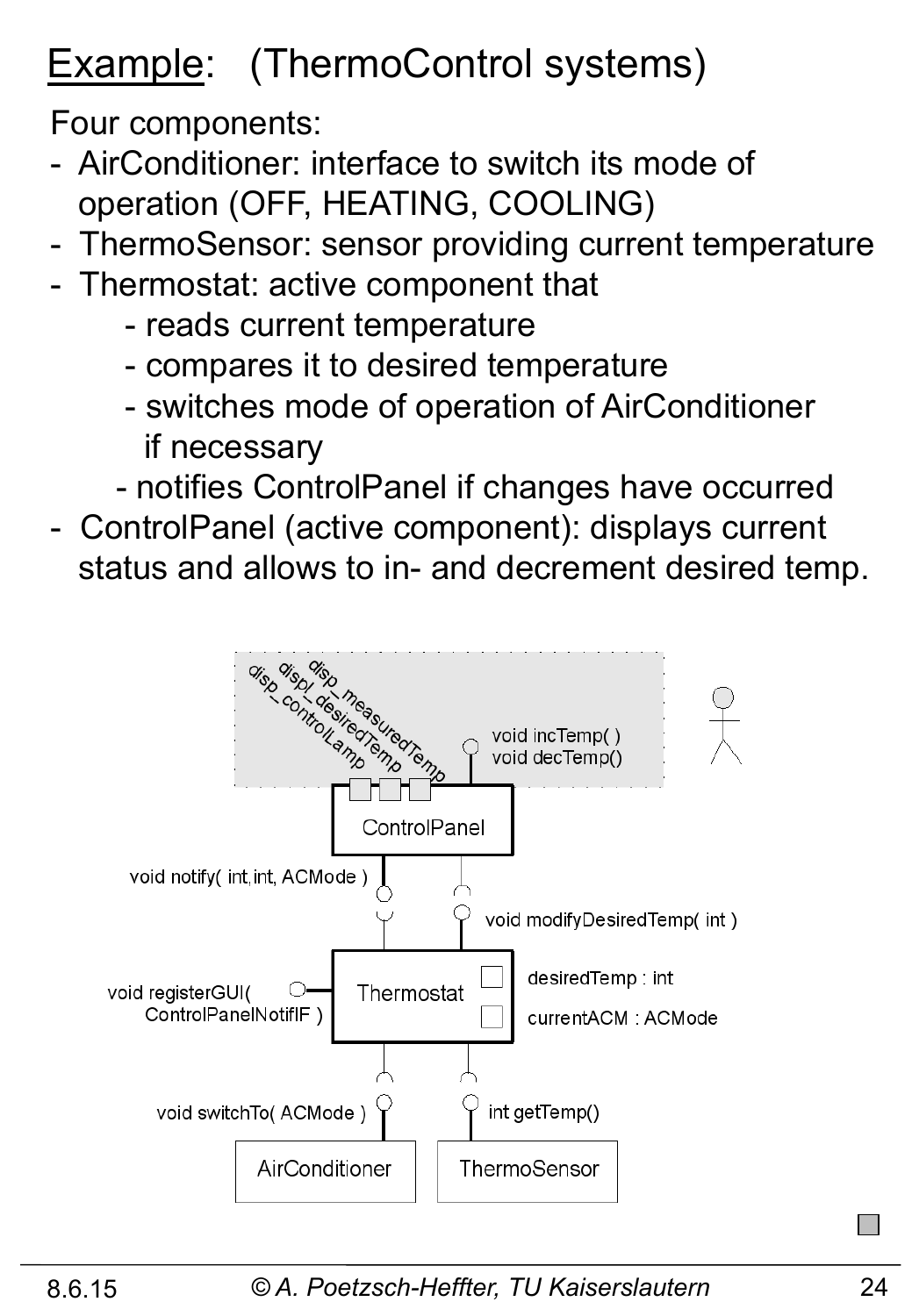## **Asynchronous Messages**

Communication via asynchronous messages is similar to communication by email:

- -- message queues at the receiver site
- -- receiver determines when she reads messages or whether messages are read at all

All communication partners have to be active components.

In the figure, message queues are represented by hatched connectors.

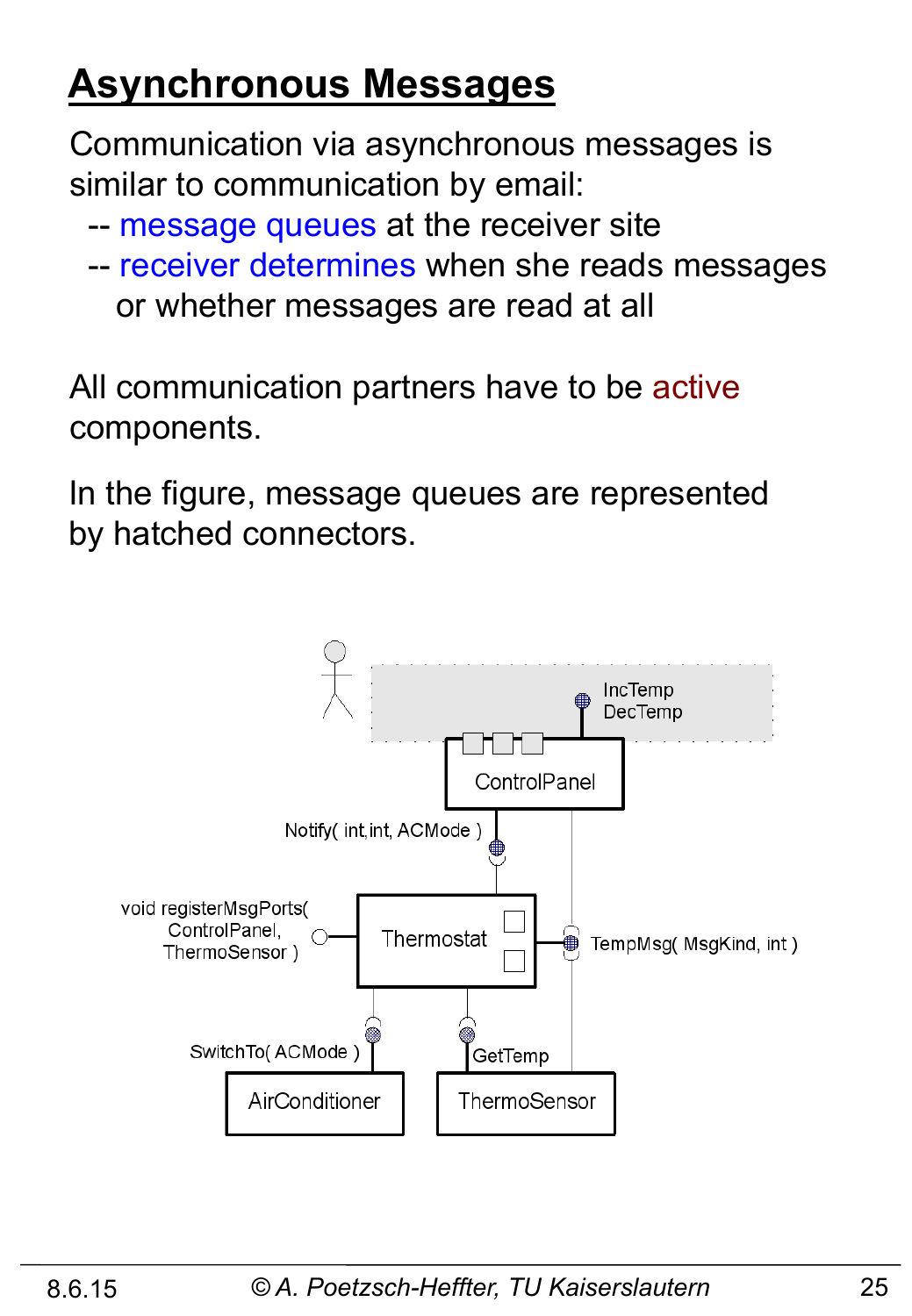All synchronization happens at the message queues. They can be implemented by library classes, i. e. application independent expert code.

#### Example: (Use of message queues)

#### Possible implementation of ThermoSensor using

java.util.concurrent.LinkedBlockingQueue:

```
class ThermoSensor 
       extends LinkedBlockingQueue<GetTemp> 
       implements Runnable 
{ 
   BlockingQueue<TempMsg> outmess; 
   double measuredTemperature; // set by environment 
   ThermoSensor(BlockingQueue<TempMsg> outmess){ 
    super(); this.outmess = outmess;
    new Thread( this ).start();
   } 
   public void run() { 
     while( true ){ 
       try { 
         take(); 
         outmess.put( 
            new TempMsg(MsgKind.currentTemp, 
                        (int)measuredTemperature)); 
       } catch( InterruptedException ie ) {} 
 } 
 } 
   } 
}
```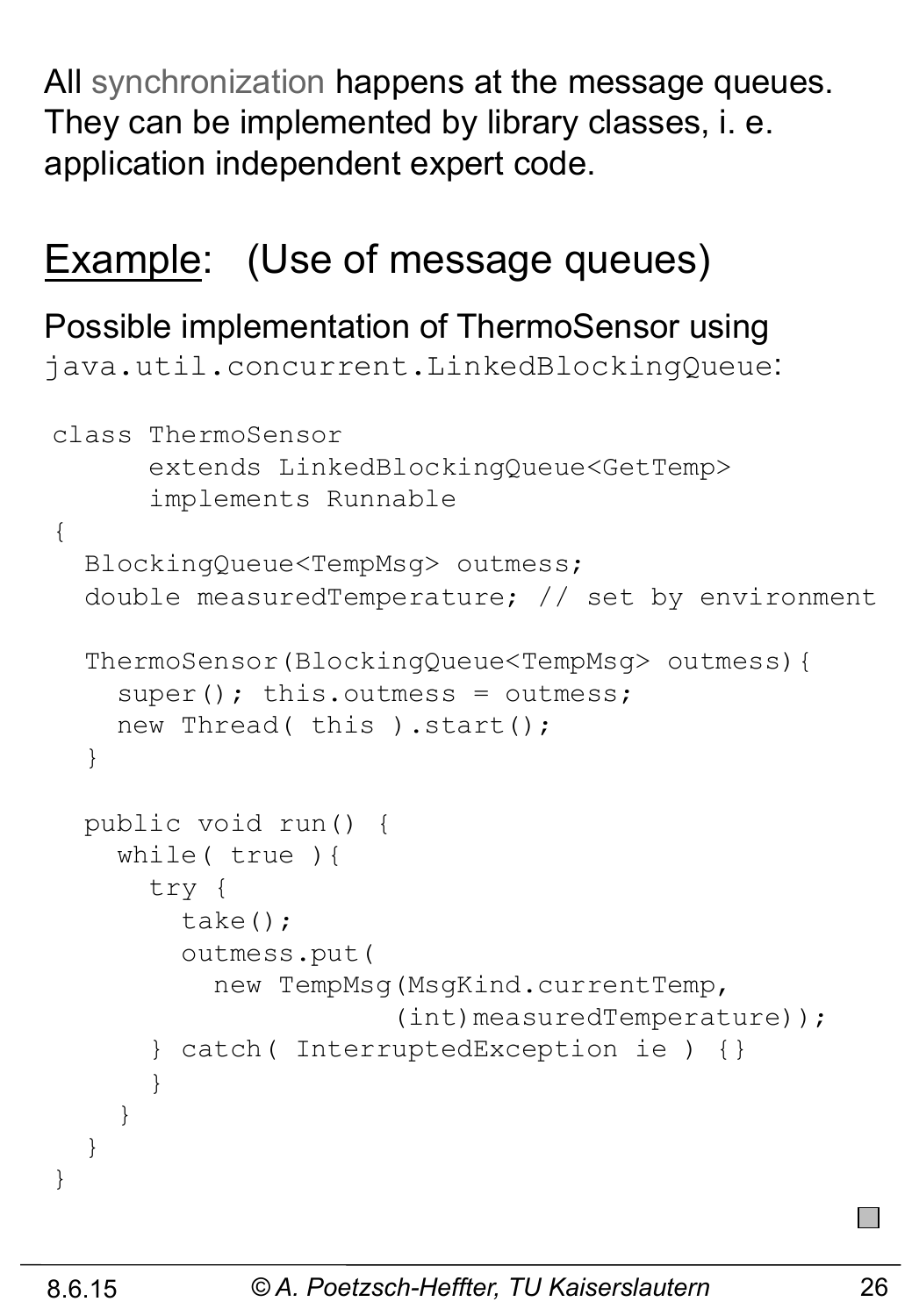## Discussion:

Message queues play the role of connectors between components.

If threads are only component-local, data races and issues of thread-safety are avoided.

Components have better control over incoming messages/methods.

*Disadvantage*: Indirection caused by messages cause loss of efficiency.

*Disadvantage*: Closer coordination between components is more difficult to achieve.

#### Programming message passing systems:

Support by libraries and frameworks (e.g. Java Message Service, JMS)

Language extensions for message support (JCoBox)

As basic mechanism in the language (Erlang, AmbientTalk, ...)

 $\mathbf{I}$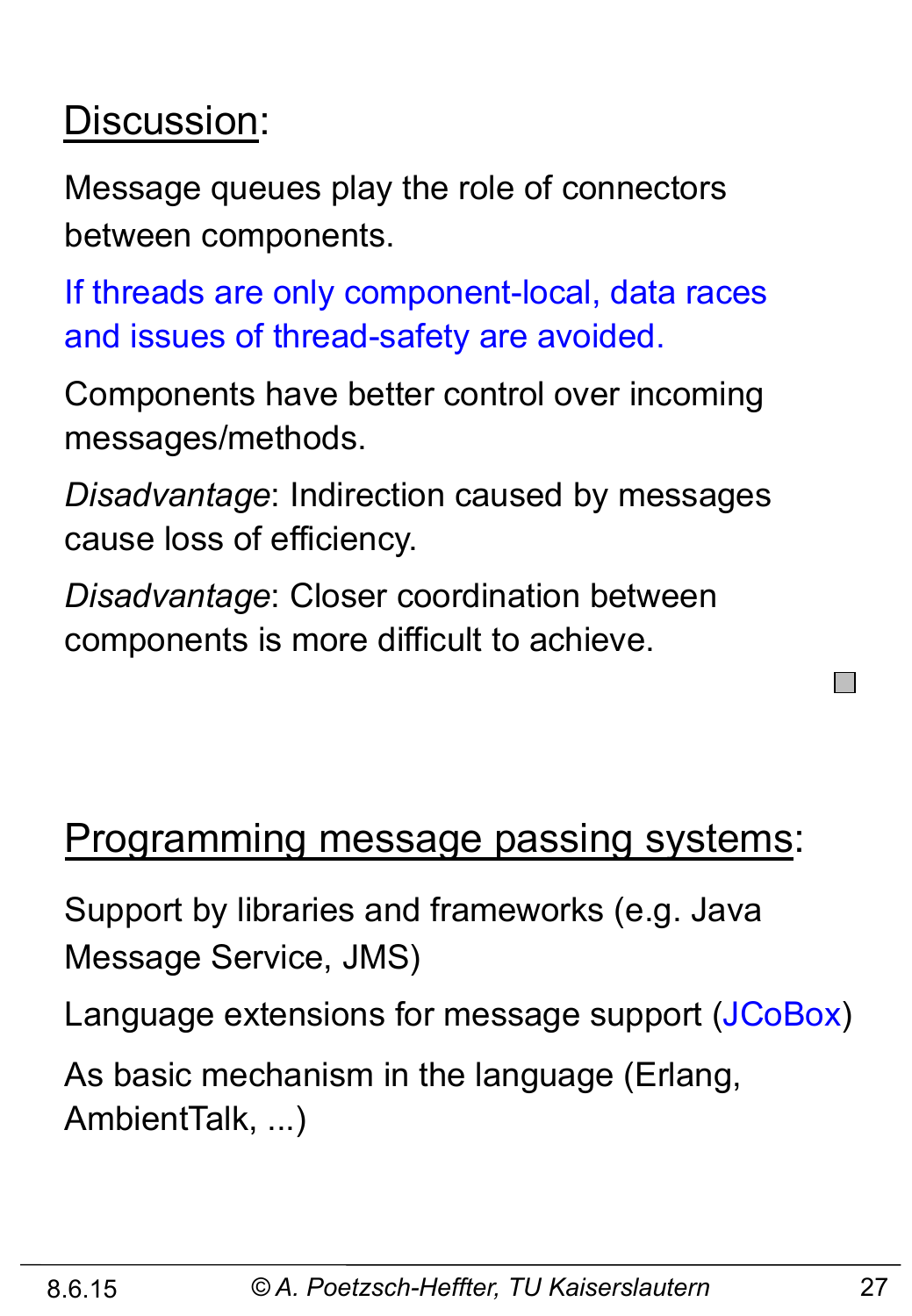## JCoBox

extends Java with new concurrency concept:

- -- CoBox classes: @CoBox annotation structure the heap similar to ownership
- -- cooperative task scheduling:
	- -- one active task per cobox
	- -- active task has to yield control (not interrupted by scheduler)
- **asynchronous method calls**:  $x \, ! \, m \, (e)$ 
	- -- immediately return to the caller
	- -- create new task in cobox of receiver
- -- *futures:* Fut<ResultType> f;

 provide a location for results of asynchronous method calls; reading the result:

- $-$  f.await(); // suspends until result is available
- --  $f.get()$ ; // blocks the current task

See separate slides an JCoBox and the information at:

http://softech.informatik.uni-kl.de/Homepage/SoftWare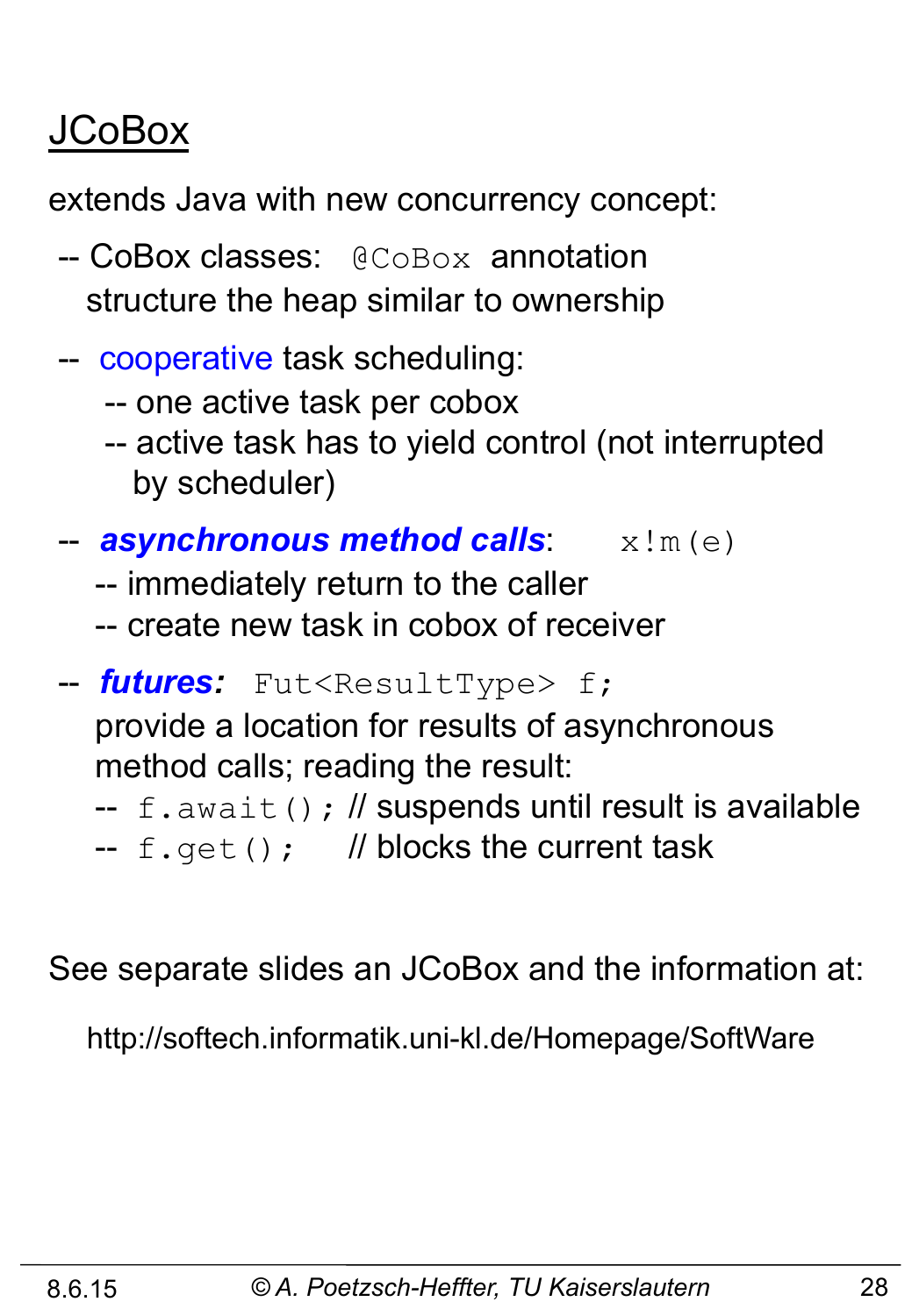## Example: (Simple CoBox program)

```
@CoBox // the @CoBox annotation 
class Ping { 
   Pong pong; 
   boolean stopped; 
   Ping(Pong p) { 
    pong = p;
     this!go(); // asynchronous self-call 
                 // starts internal task 
   } 
   void go() { 
     stopped = false; 
     while (! stopped) { 
       Fut<String> fut = pong!ping("Hello"); 
      String answer = fut.awt();
               // allowing stop calls to be executed 
System.out.println(answer); 
   } } 
  void stop() { stopped = true; }
} 
@CoBox 
class Pong { 
   String ping(String s) { return s+" World"; } 
} 
class Main { 
   public static void main(String... args) { 
     // at this point we are in the MAIN cobox
    Pong pong = new Pong();
    Ping ping = new Ping(pong);
     JCoBox.sleep(5, TimeUnit.SECONDS); 
     ping.stop();//equivalent to: ping!stop().get(); 
   } 
}
```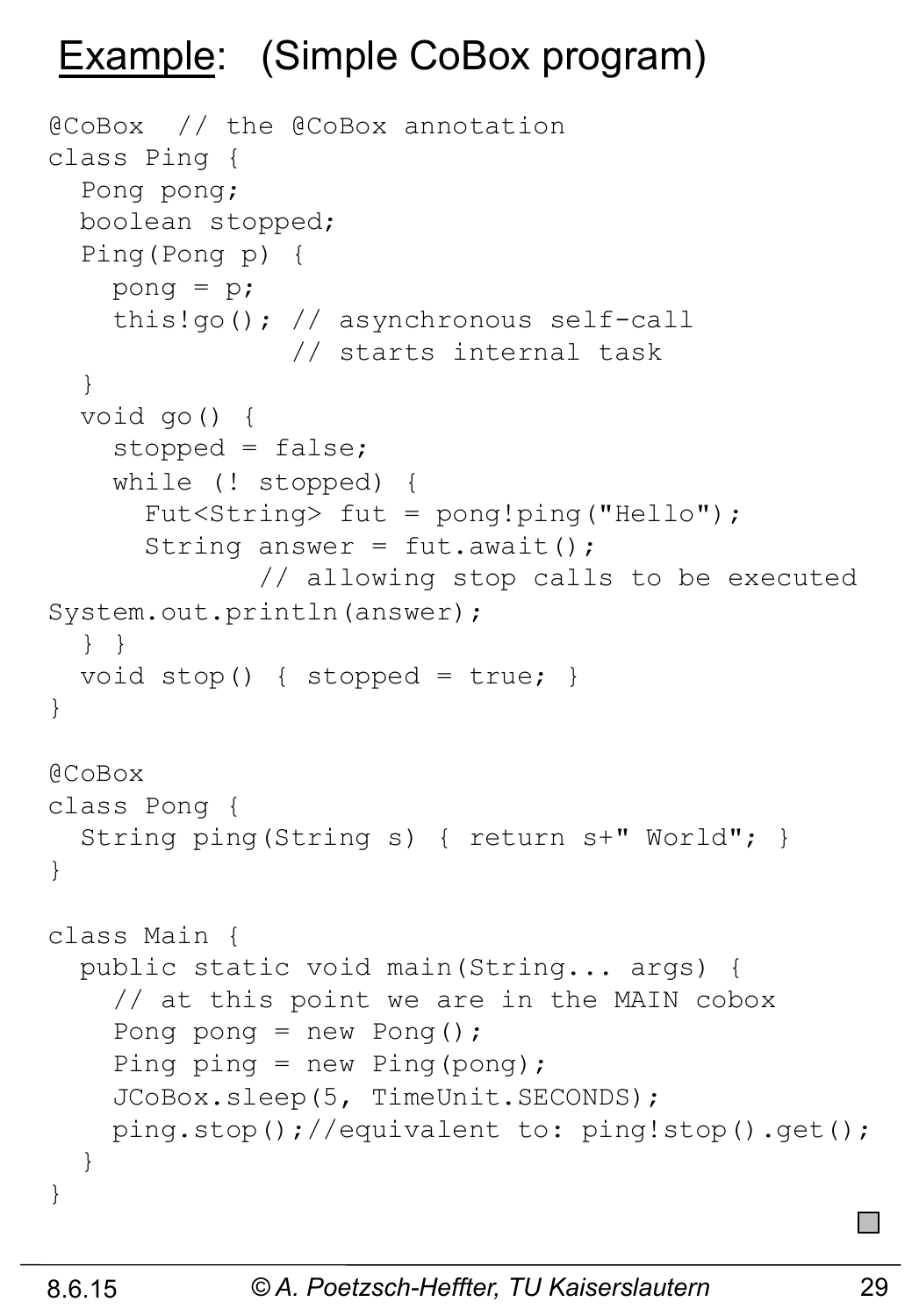## **Synchronous Messages**

Synchronous message passing is based on a rendezvous between sender and receiver:

- -- Messages are only sent if both sender and receiver are ready to perform the communication
- -- If only one is ready, the other one is blocked

All communication partners have to be active components.

In the figure, connectors represent synchronous channels.

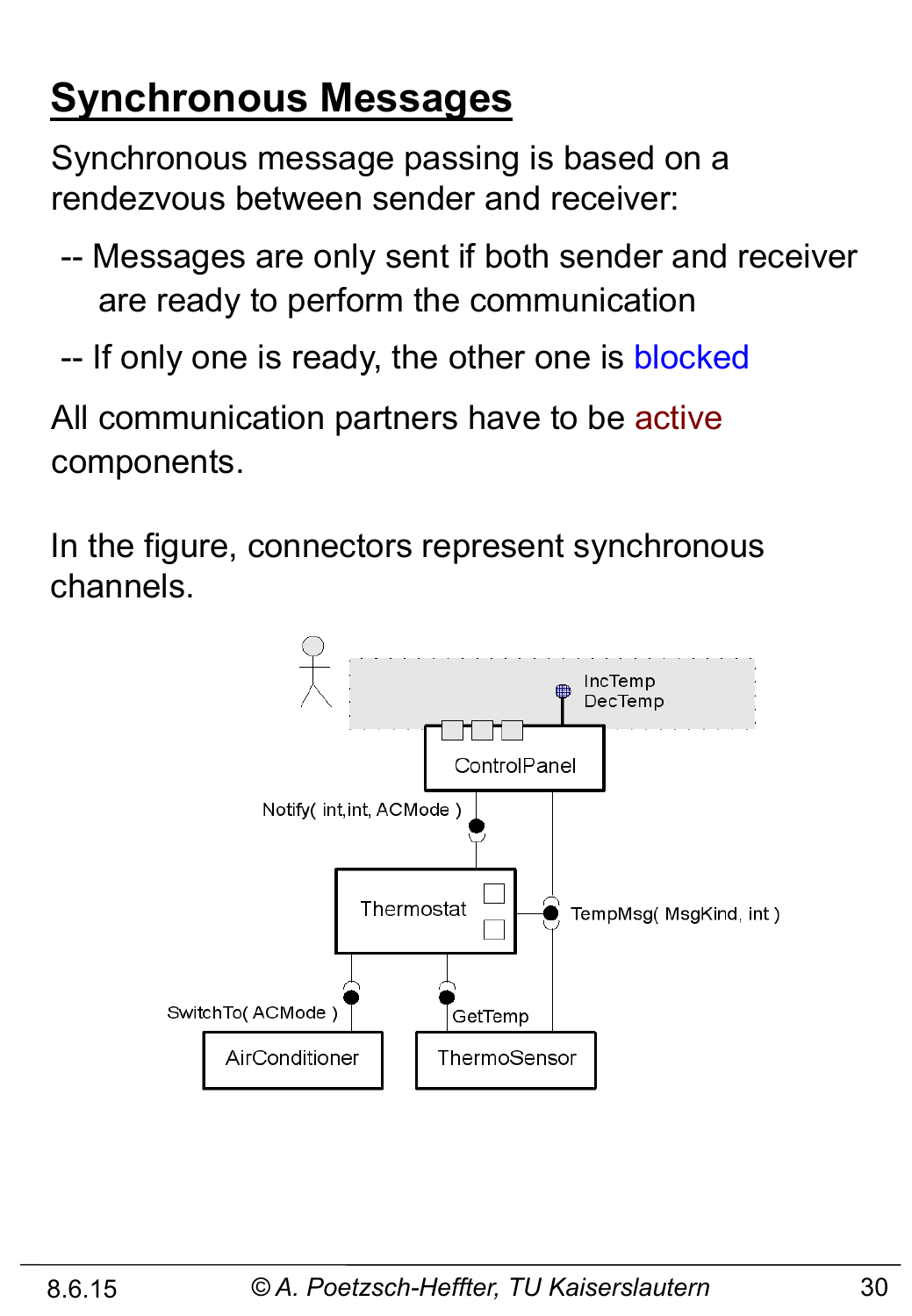Behavior can be modeled by an interface automaton:



 $incT = IncTemp$ getT = GetTemp ntfy = Notify( int,int, ACMode ) swTo = SwitchTo( ACMode ) tempM = TempMsg(MsgKind.MODIFYDESIREDTEMP,int) tempC = TempMsg(MsgKind.CURRENTTEMP,int)

Transitions with send messages *m!* may only be taken synchronously with corresponding receive messages *m?* in a component that is linked by a channel for *m*.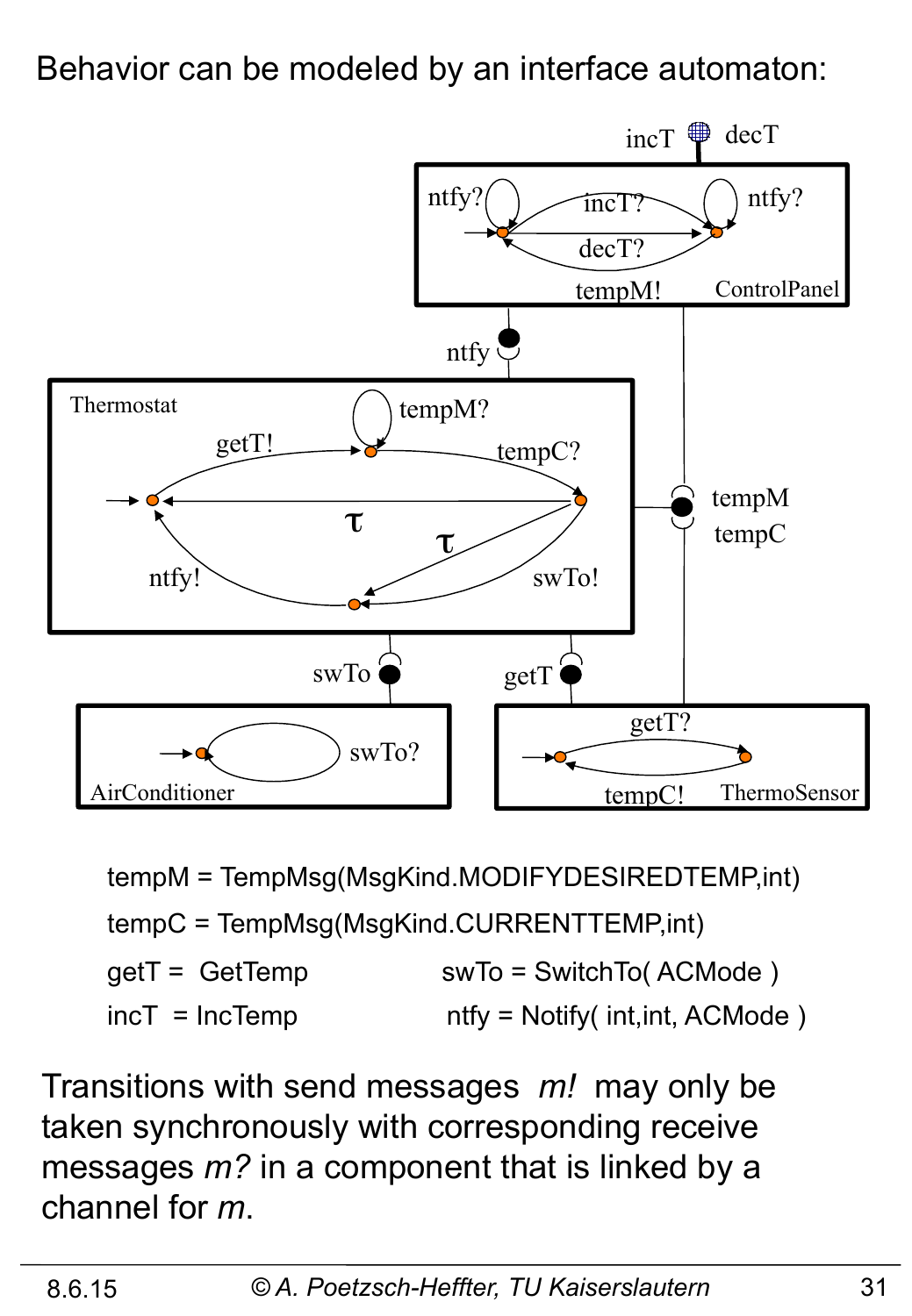## Remarks:

Synchronous communication has the advantages of asynchronous communication and simplifies to express close coordination.

*Disadvantage*: Danger of deadlocks is higher.

Synchronous communication underlies many communication models:

-- Programming languages, e.g. Ada tasks

#### -- Calculi:

- -- Communicating sequential processes CSP
- -- Calculus of communicating systems CCS
- -- π-calculus
- -- Interface automata

In Java, synchronous communication can be achieved by using class SynchronousQueue<E> of package java.util.concurrent in which each put-operation must wait for a corresponding take-operation, and vice versa.

A synchronous queue does not have any internal capacity, not even a capacity of one.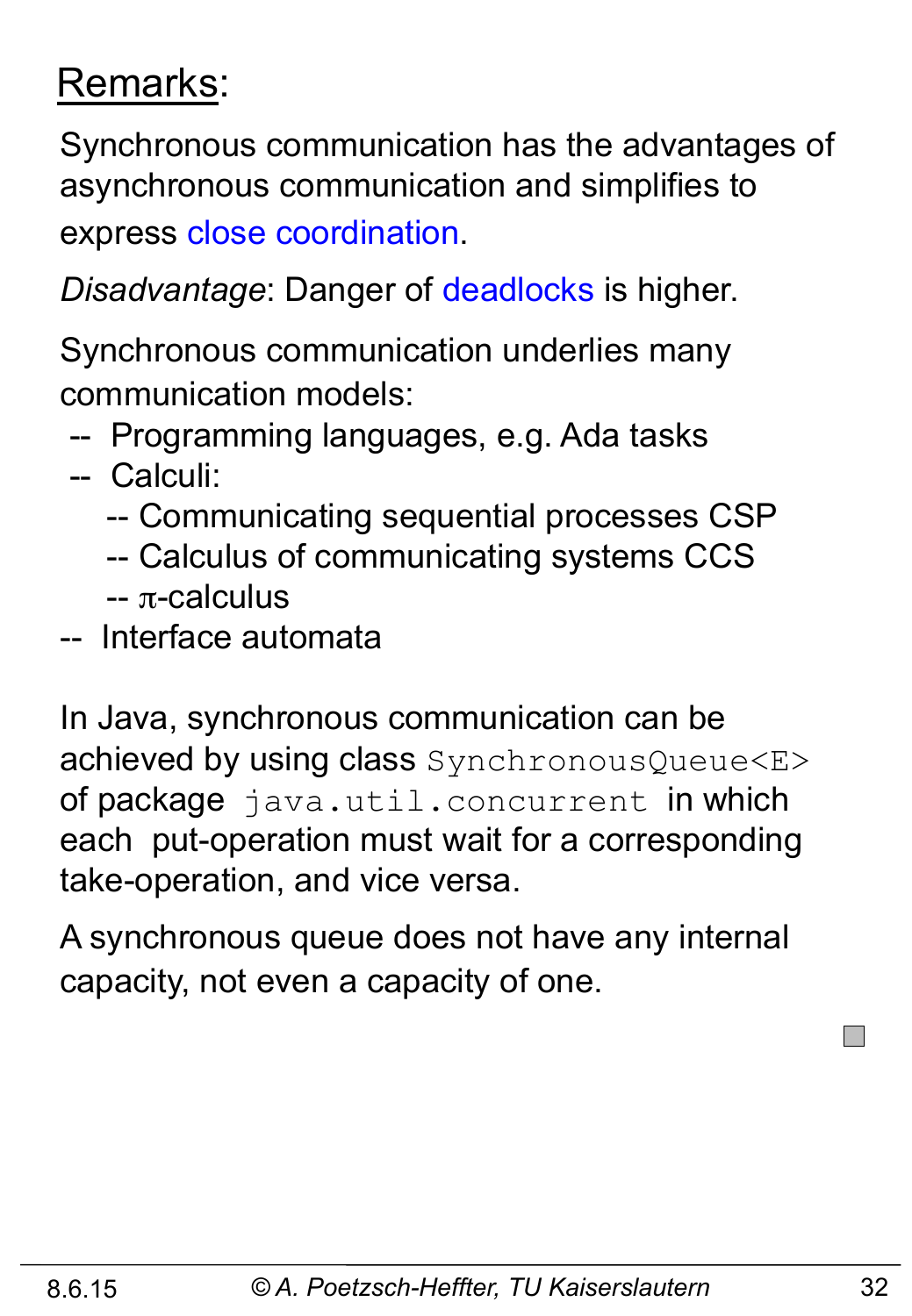## **6.3 Distributed OO-Programming**

Distributed programming is about programs that run in different OS-processes/on different machines.

Central to distributed programming are the means of communication. Most OO-languages or frameworks support:

- communication over sockets and streams
- remote method invocation, a synchronous communication technique

Some support in addition:

- events, signals
- asynchronous messages
- group and multicast communication

Notice:

Distributed programs are usually concurrent programs.

### **Remote Method Invocation in Java**

- Methods of objects in other processes (remote objects) can be invoked, similar to methods on local objects
- Several clients can invoke remote methods concurrently (implementation-dependent)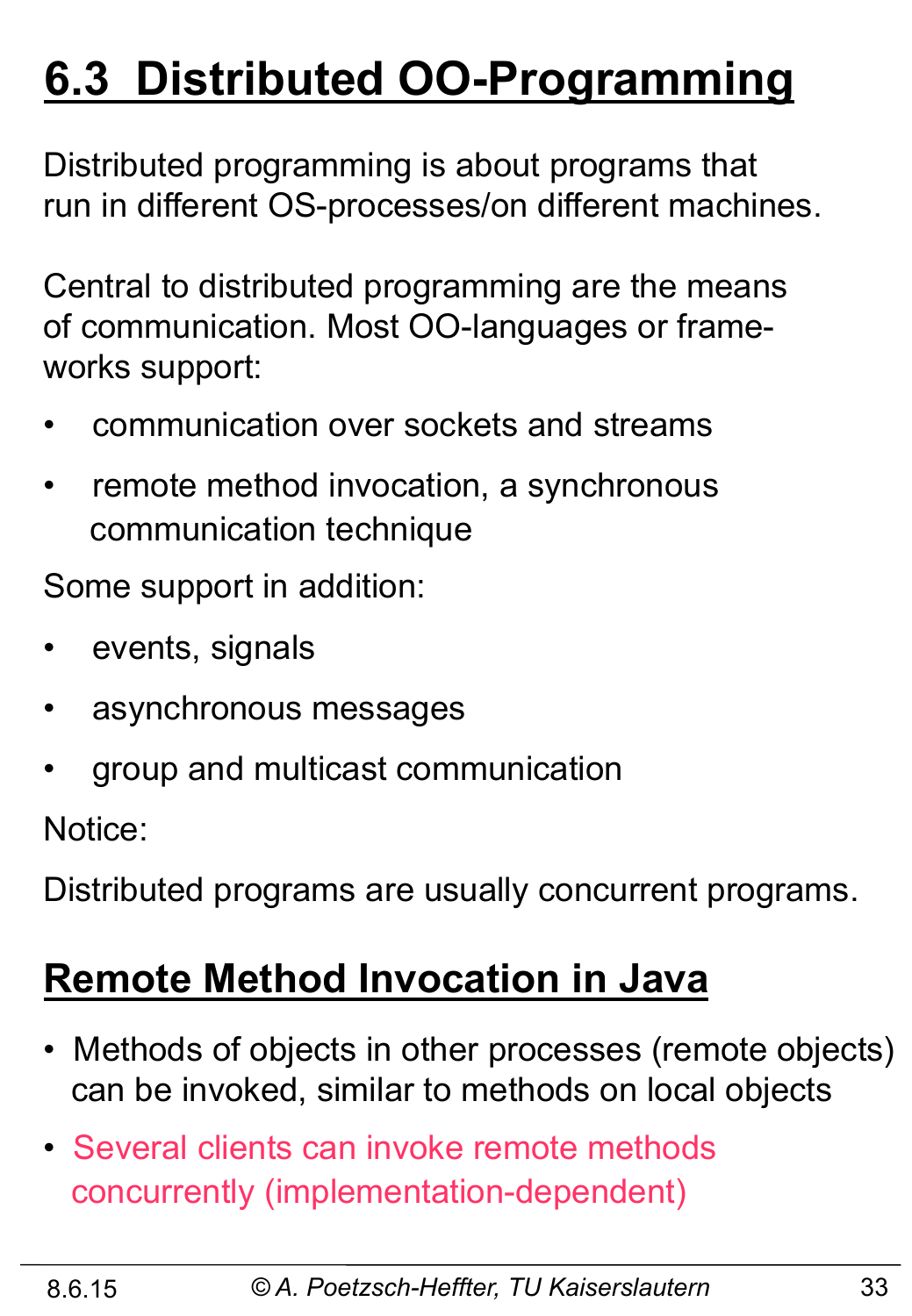Overview:

- Realization: Stubs and skeletons
- Remote interfaces and their implementations
- Binding and lookup of remote objects
- Invoking remote methods
- Parameter passing

## Relalization: Stubs and Skeletons:



- Remote objects are represented locally by stubs
- Stubs and skeletons provide communication
- Code for stubs and skeletons is automatically generated by the Java compiler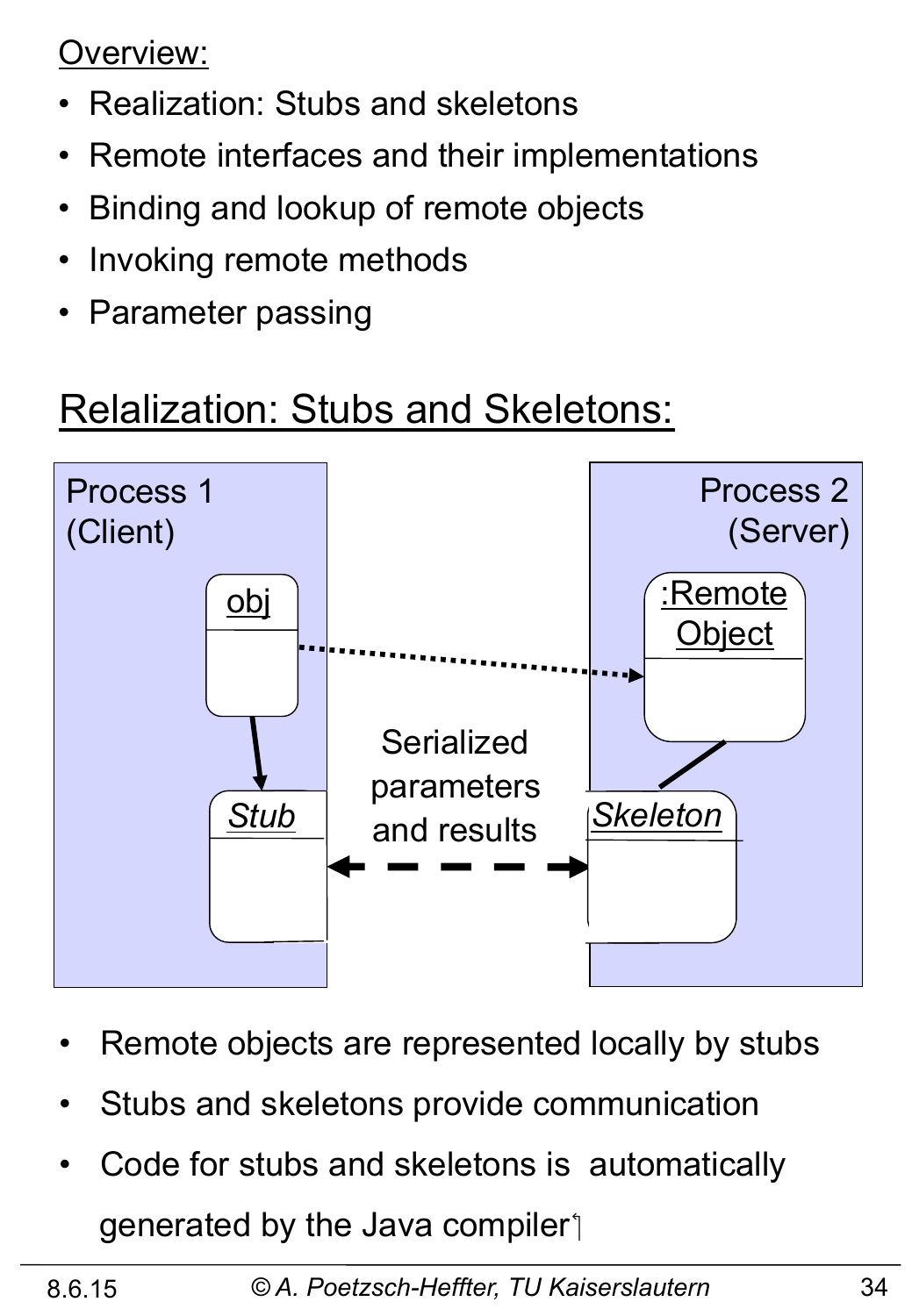## Remote Interfaces and their Implementation:

• Methods that are available remotely must be specified in an interface that extends Remote:

**interface** Remote { }

- Implementations of remote objects extend UnicastRemoteObject (or similar classes)
- Constructors may throw exception
- Almost identical to local implementations

## Example: (Remote object implementation)

Buffer that can be accessed remotely:

```
interface Buffer extends Remote { 
   void put( Prd p ) throws RemoteException; 
   Prd get( ) throws RemoteException; 
}
```

```
class BufferImpl extends UnicastRemoteObject 
implements Buffer { 
   // fields identical to local solution; 
   BufferImpl() throws RemoteException { } 
   synchronized void put( Prd p ) 
     { // identical to local solution } 
   synchronized Prd get( ) 
     { // identical to local solution } 
}
```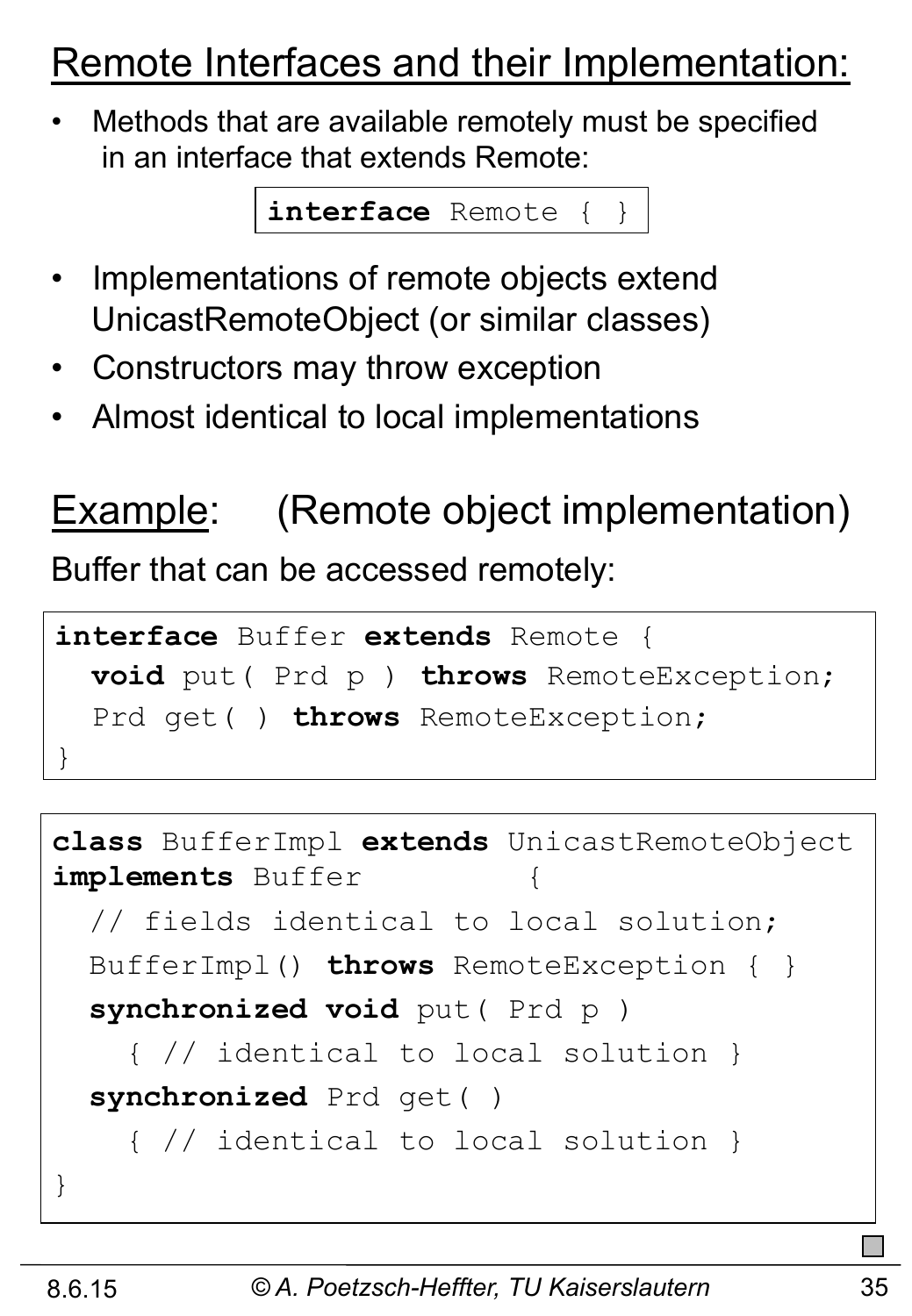#### Programming infrastructure:

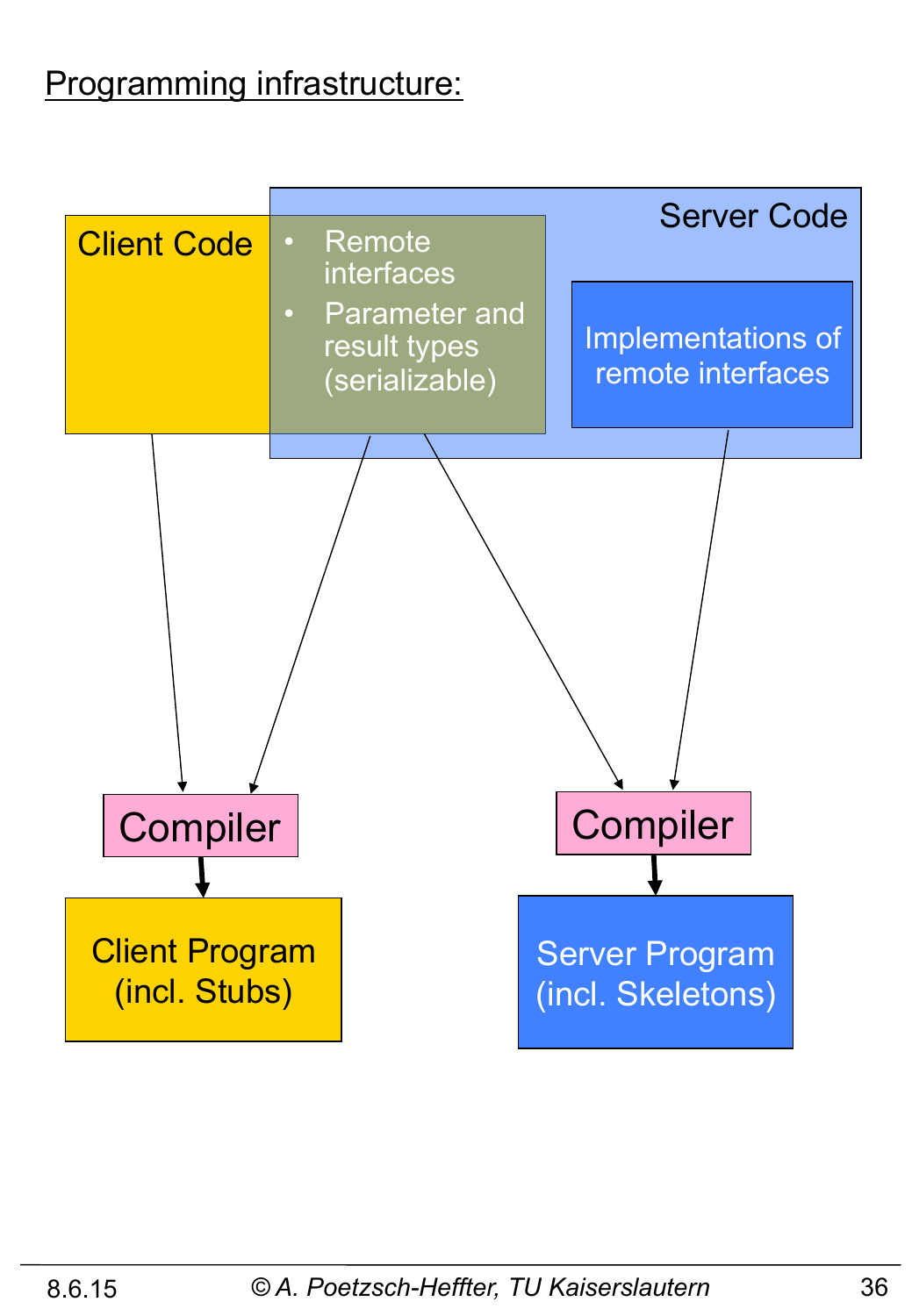## Binding and lookup of remote objects:

- References to remote objects can be obtained through a **name service**
- **Name server** (rmiregistry) must run on server site
	- offers service at a certain port
	- communication with name server is enabled by API
- Process of remote object binds remote object to a name.
- Potential invoking object gets reference through method lookup using an URL.

```
class Naming { 
  static void rebind (String name, Remote obj)
                throws ... { ... } 
   static Remote lookup( String name ) 
                throws ... { ... } 
 ... 
}
```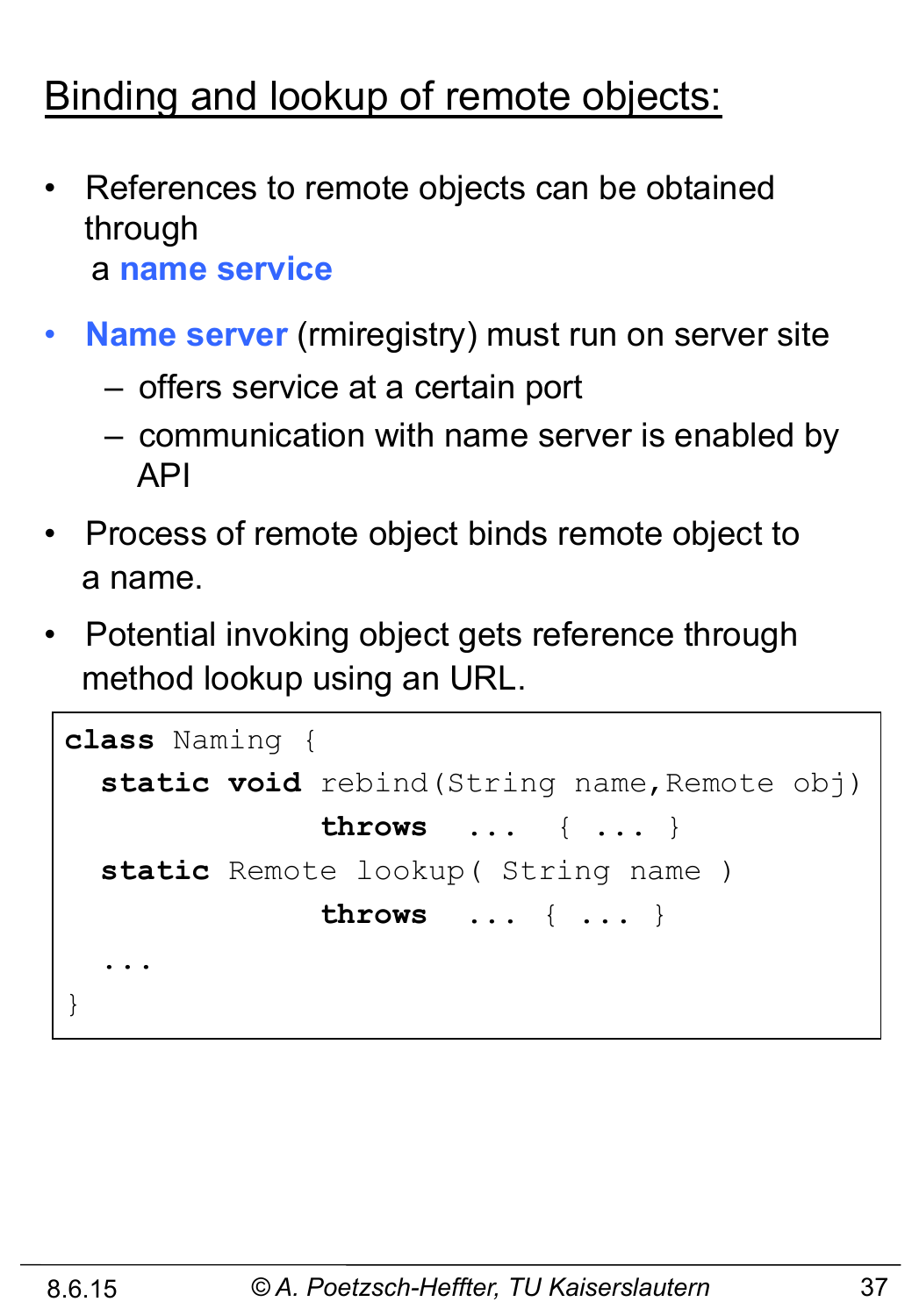## Example: (Binding and Lookup)

Buffer server binds a buffer to name "buffer":

```
class BufferServer { 
   static void main( … ) throws Exception { 
     Naming.rebind( "buffer", 
                      new BufferImpl() ); 
   } 
}
```
Producer looks up and links to the remote buffer object:

```
class Producer extends Thread { 
 … 
   static void main( … ) throws Exception { 
     String url = "rmi://monkey/buffer"; 
    Buffer b = (Buffer) Naming.lookup(url);
     new Producer( b ).start( ); 
   } 
}
```
#### Invoking remote methods:

Remote references can be used like a local reference, in particular to invoke a method.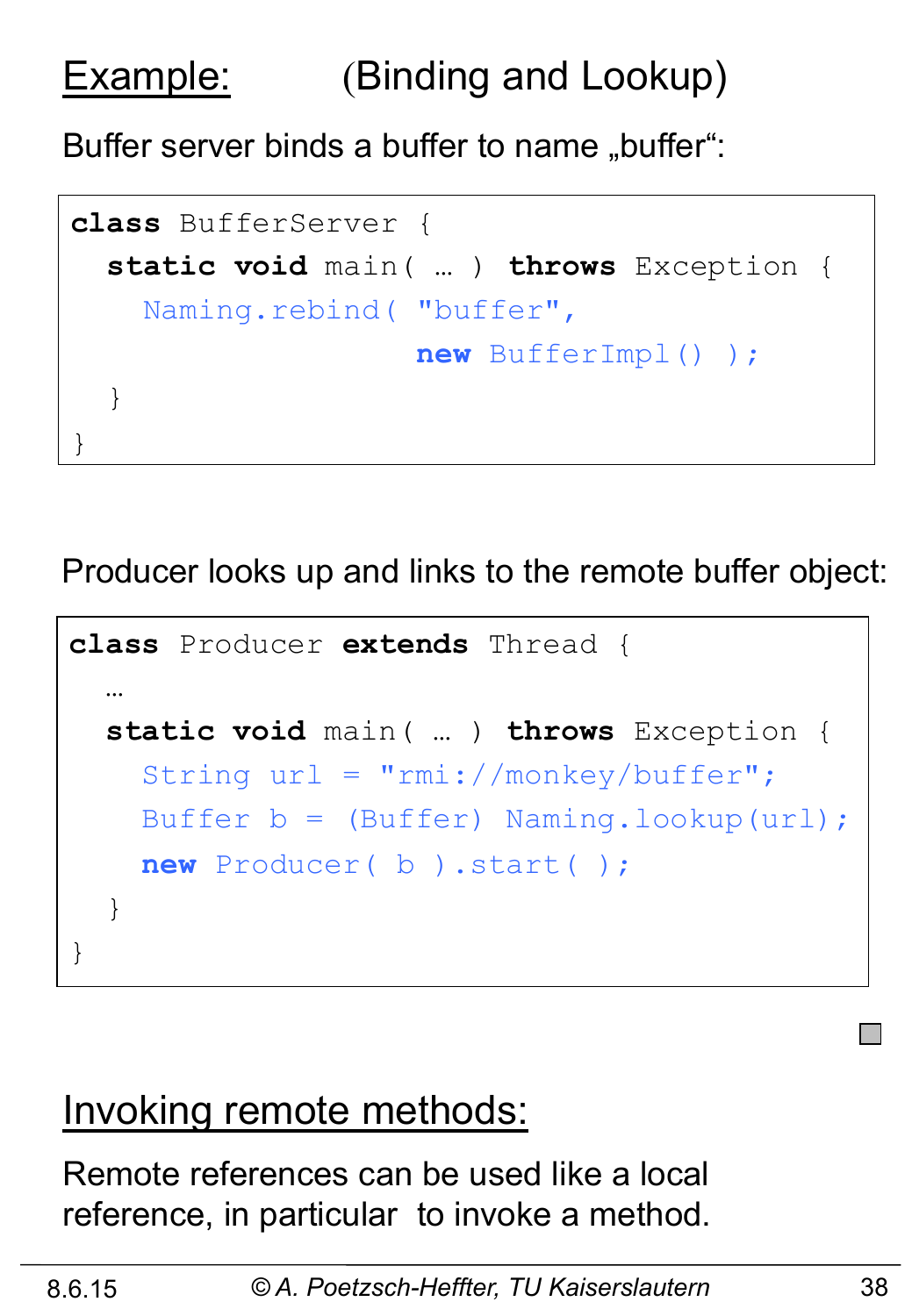## Example: (Invocation of remote methods)

```
class Producer extends Thread { 
   Buffer buf; 
  Producer( Buffer b ) { buf = b; }
   void run( ) { 
     while ( true ) 
        try { 
          buf.put( new Prd( ) ); 
        } catch( Exception e ) { ... } 
   } 
}
```
## Remark:

- Remote interfaces can be used to invoke methods of remote objects
- Communication is transparent except for
	- Error handling
	- Problems of serialization
- Coding is almost identical to local solutions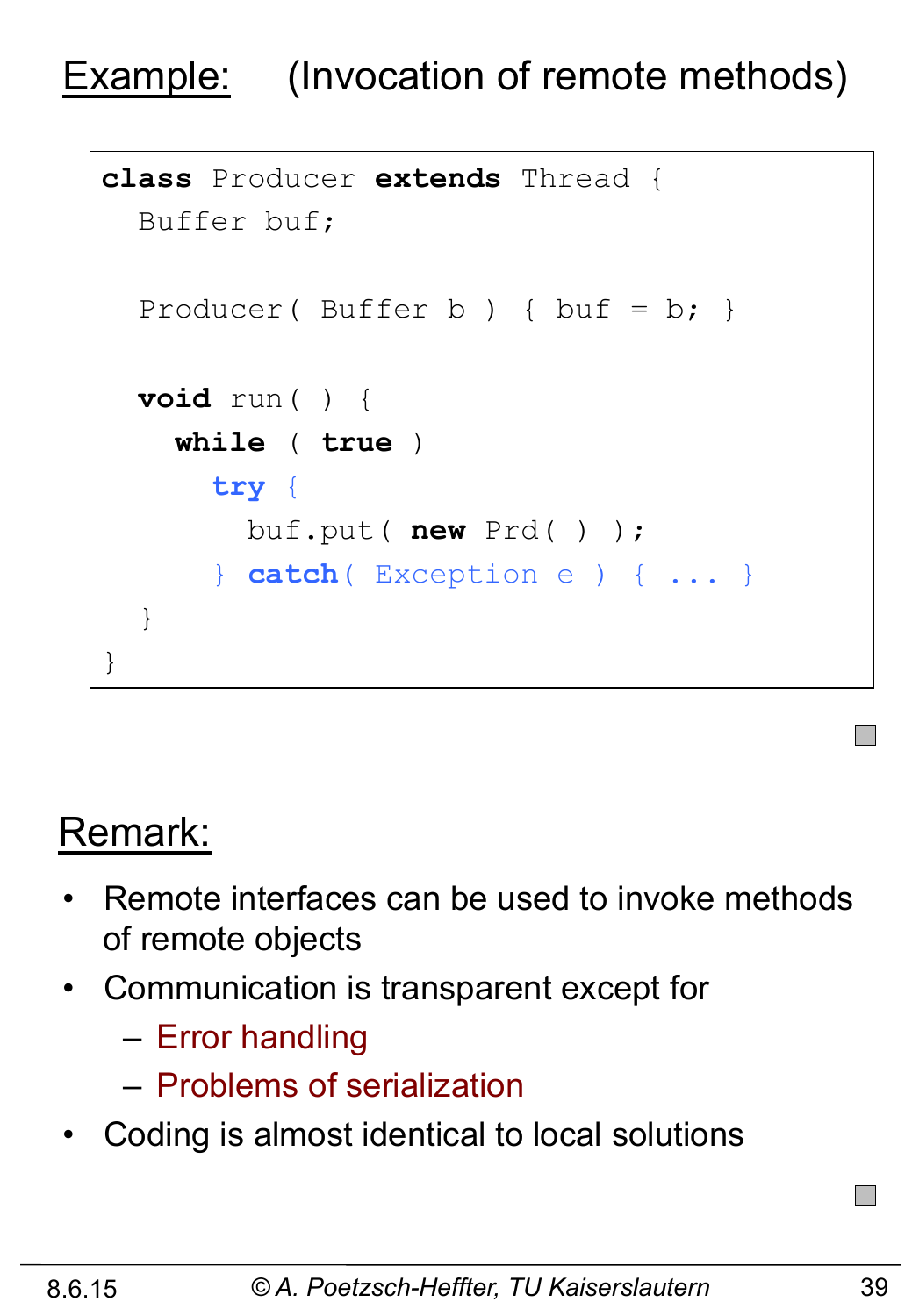#### Process Interaction:

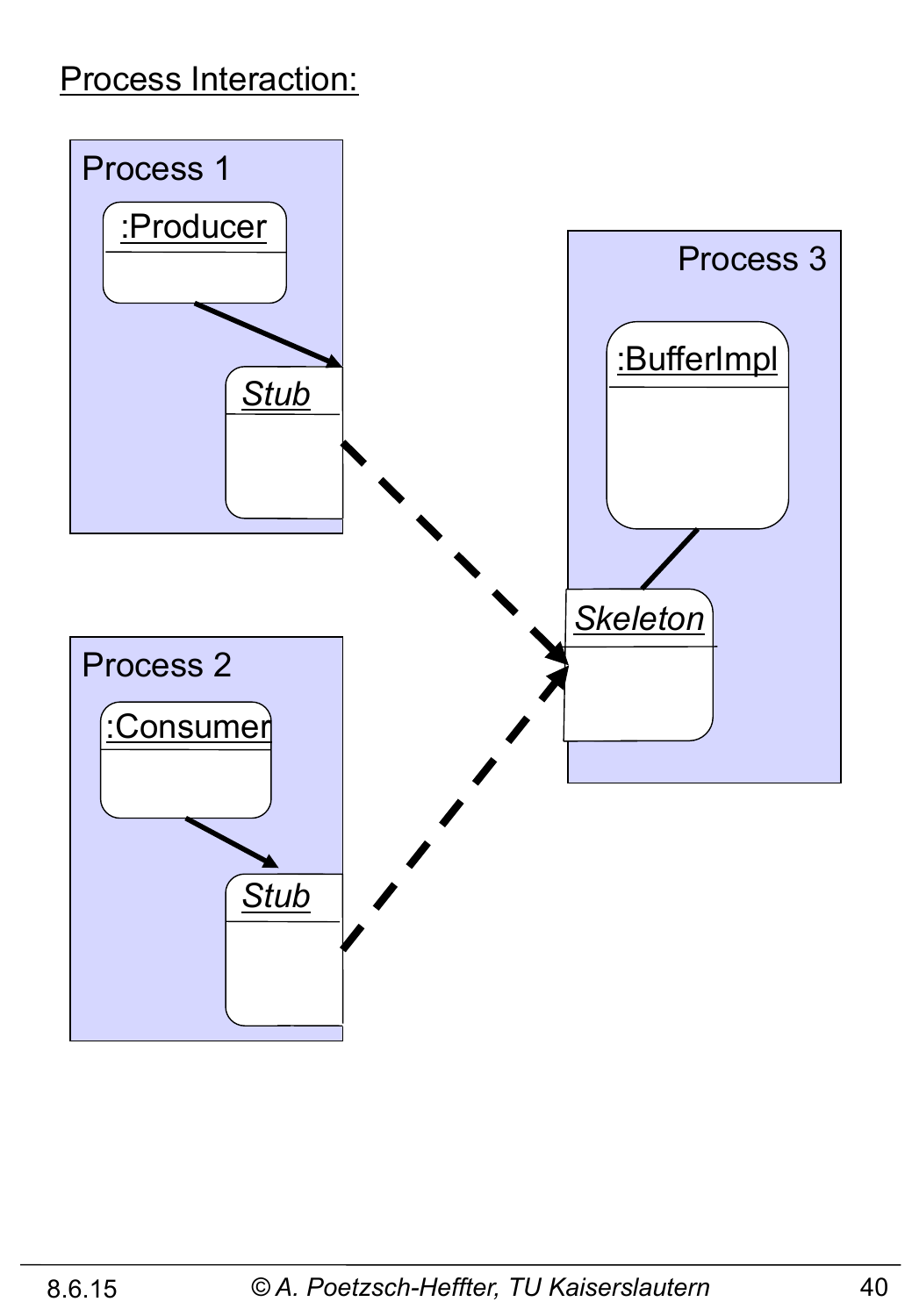#### Summary: Using RMI in Java:

- Define interface of remote object (extends Remote)
- Define implementation of remote object (extends UnicastRemoteObject)
- Start name server (rmiregistry)
- Server program registers remote objects at registry
- Client programs retrieve remote reference through URL (name of computer and name of remote object)

### **Parameter passing:**

Parameter passing is essentially done by serialization, however:

- all parameters are serialized as if they form a connected object structure (duplicates are copied only once)
- references to remote objects (more precisely to the stubs) are handled by creating a new stub on the remote side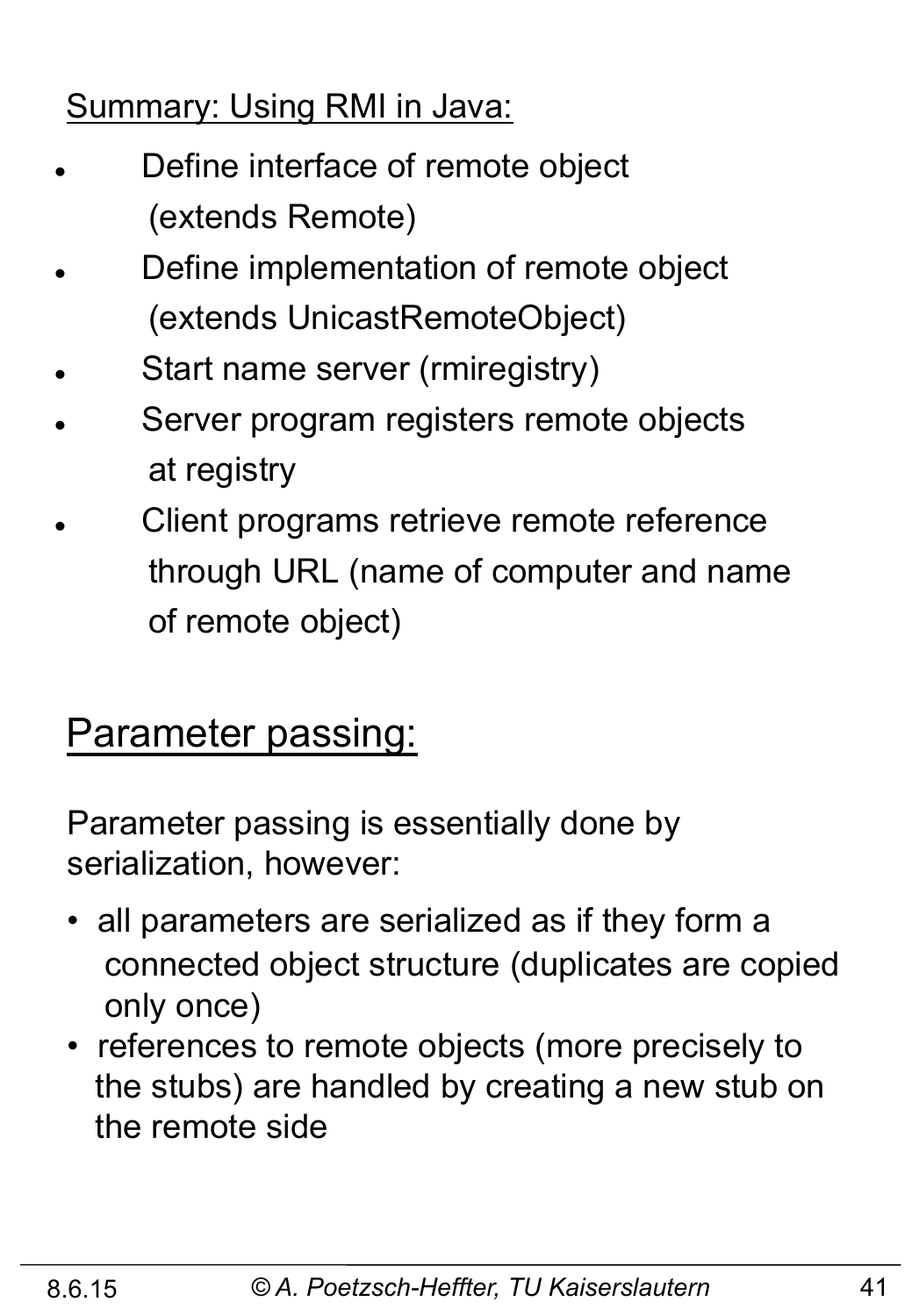## Example: (Passing parameters)

- white objects are *non remote objects* (x,y)
- yellow objects are *remote objects* (z, remoteObj)

Call: Formal parameters:



- Parameters of *one* remote method invocation are serialized together
- Aliases do not lead to duplicate objects